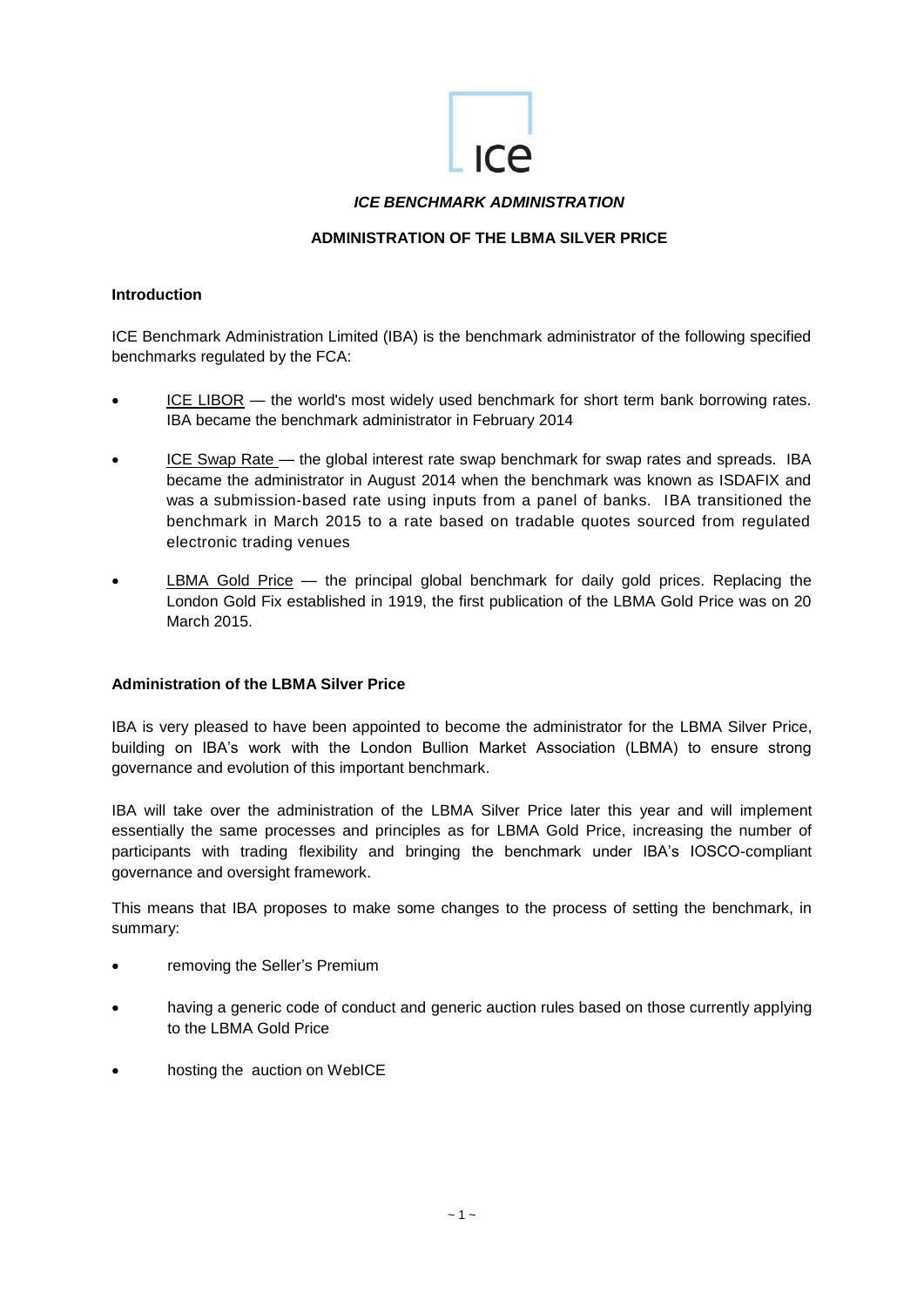- setting auction parameters specifically for the LBMA Silver Price, including an adjustment to the Imbalance Threshold $<sup>1</sup>$ </sup>
- increasing the number of LBMA Silver Price currencies
- publishing the non-USD prices to 2 decimal places (from 4 decimal places for EUR and GBP at present), and
- introducing central clearing.

These changes are described further below.

## **Seller's Premium**

Currently, silver auction participants settle trades arising from the auction at a premium of USD 0.5 cents per ounce which is added to the benchmark price so that all trades settle at a higher price than the published benchmark.

Participants settle amongst themselves at the auction price plus the Seller's Premium without any additional spread.

Participants settle with their clients at a spread around the benchmark price plus the Seller's Premium. Participants each set a spread at which they will buy from clients and sell to clients. The spreads are agreed bilaterally between Participants and each of their clients.

The supply chain for physical silver is linked together by a series of principal-to-principal transactions starting from miner to refiner before moving onto the banks that intermediate between producers and consumers. The actual USD per ounce value of many of the transactions between these market segments is linked to the London Silver Price. Firms in the market will typically buy and sell using this same reference price and will therefore tend to add a commission when selling in order to account for their value added.

Given this structure, the Seller's Premium is thought to have been introduced in order to allow for some additional profitability for producers who bring their product to market via the London auction. As the supply chain has grown in complexity, this aspect of the Seller's Premium has diminished in relevance. However, the Seller's Premium has remained for the silver market.

Following a review of the Seller's Premium for the Gold market, IBA ceased the Seller's Premium for that market. All trades resulting from IBA's Gold auction now settle at the LBMA Gold Price. Clients and Participants may then agree a charging structure for their services (spreads, fees, etc.).

Similarly, IBA proposes to cease the Seller's Premium for the Silver market.

 $\overline{\phantom{a}}$  $1$  If the difference between the buying and selling interest at the end of an auction round is within a predetermined tolerance, the 'Imbalance Threshold', an auction will complete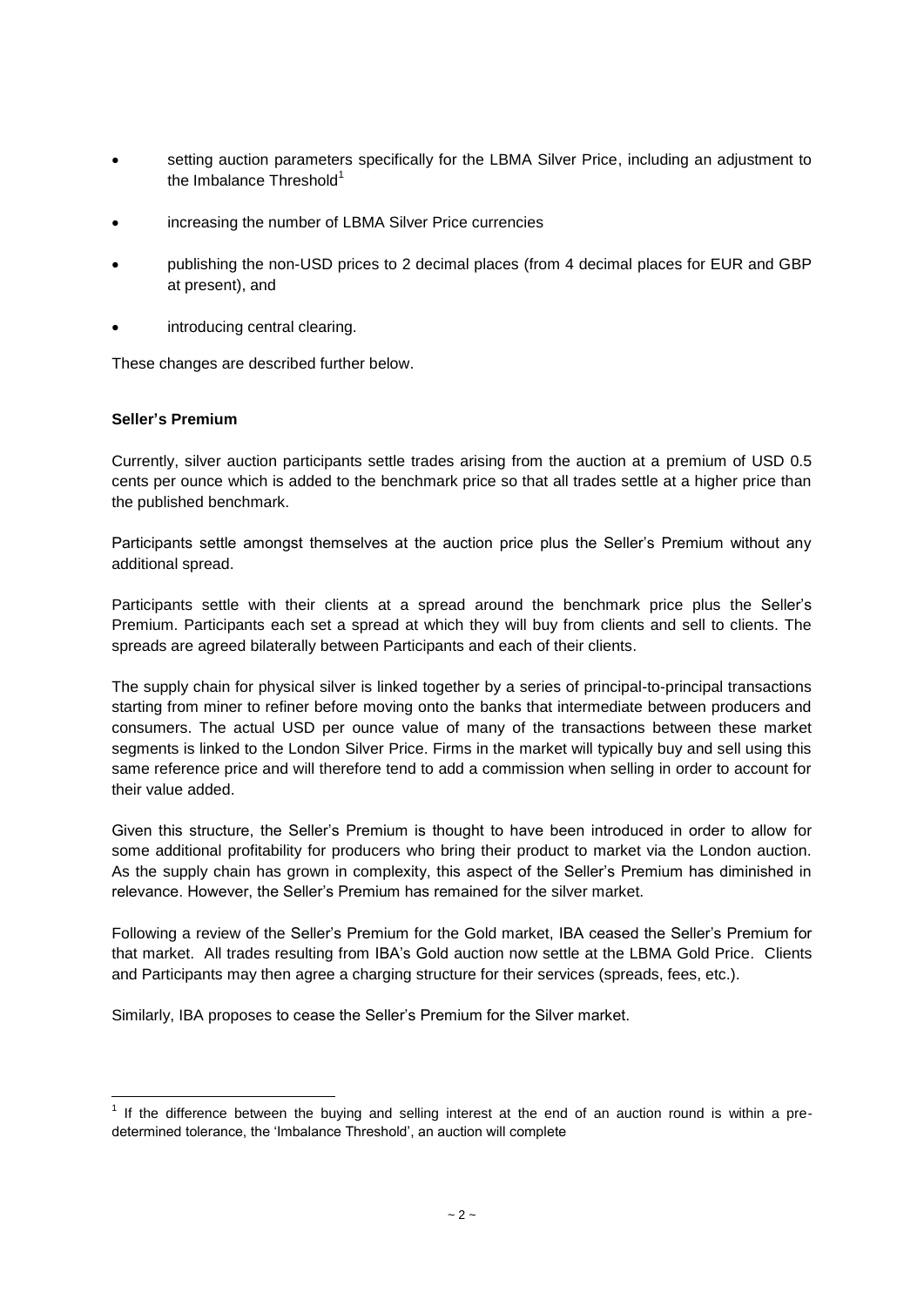## **WebICE**

IBA's auction process is hosted on WebICE which will provide a facility for trading physical spot Silver at an equilibrium between buying and selling interests, subject to the Imbalance Threshold.

This final price from the auction will be published to the market as the LBMA Silver Price benchmark.

There will continue to be one Silver auction each day, at 12:00 London time.

### **Auction parameters**

IBA will set auction parameters specifically for the LBMA Silver Price. These are included at Appendix 1.

In addition to the changes mentioned elsewhere in this paper, the following features of IBA's Silver auction should be noted:

| Feature                                                                      | <b>Current (Pre- IBA)</b> | <b>IBA</b>                                                |
|------------------------------------------------------------------------------|---------------------------|-----------------------------------------------------------|
| <b>Pre-Auction Round Duration</b>                                            | 120 seconds (2 minutes)   | 900 seconds (30 minutes)                                  |
| Maximum Emergency Imbalance<br>Threshold<br>$(1$ Lakh = 100,000 Troy ounces) | General rule book powers  | 10 Lakhs (1,000,000 oz)                                   |
| Minimum number of Auction Participants                                       |                           | 3                                                         |
| Matching Algorithm                                                           | <b>Bilateral</b>          | Bilateral first (matching largest<br>pieces) then cleared |

## **LBMA Silver Price currencies**

The LBMA Silver Price is currently published in USD, EUR and GBP. The USD prices are published to 3 decimal places and the EUR and GBP prices are published to 4 decimal places.

The price discovery in IBA's Gold auction is in USD. At the end of the auction, the price for Gold in USD is converted into other currencies. These non-USD prices are published as indicative settlement prices at the end of the auction, or as benchmarks for reference in derivative contracts.

The additional currencies in the LBMA Gold Price are Australian Dollars, British Pounds, Canadian Dollars, Euros, Onshore and Offshore Yuan, Indian Rupees, Japanese Yen, Malaysian Ringgit, Russian Rubles, Singapore Dollars, South African Rand, Swiss Francs, New Taiwan Dollars, Thai Baht and Turkish Lira. The LBMA Gold Price is available both in prices per ounce and in prices per gram.

IBA intends to publish the LBMA Silver Price in the same currencies and in prices per ounce and prices per gram.

IBA also intends to publish the non-USD LBMA Silver Prices to 2 decimal places (from 4 decimal places at present). The USD prices will continue to be published to 3 decimal places.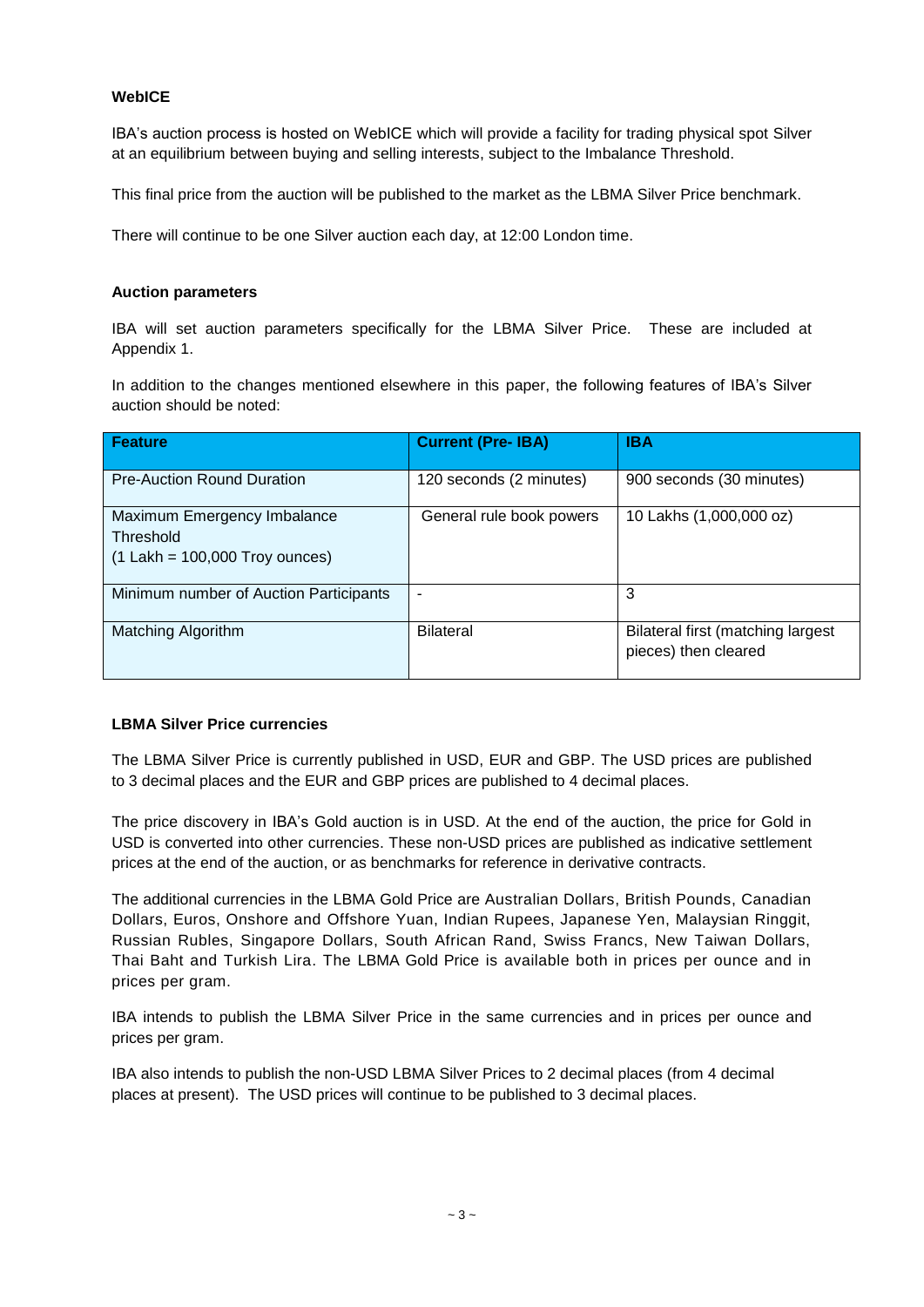## **Code of conduct and auction rules**

IBA currently publishes the "Code of Conduct for the IBA Gold Auction and the LBMA Gold Price Benchmark". This represents the Practice Standards required under the FCA's rules.

IBA proposes to adapt the code to become the "Code of Conduct for the IBA Precious Metals Auctions and the LBMA Gold and Silver Price Benchmarks" as shown in Appendix 2.

IBA also has auction rules for Participants and these will be similarly adapted to become the Precious Metals Auction Rule Book

## **Central clearing**

In April 2017, IBA introduced central clearing to the Gold auction to enable a wider range of participants to join the auction. Firms may elect their preferences for cleared or bilateral matching in the auction.

Since the introduction, over 5 million oz. of gold have cleared through ICE, the equivalent of USD 6.25 billion. Volume that is cleared has increased from 30% at launch to 67% for the week ending 28 July 2017.

IBA will introduce the same model for IBA's silver auction to enable broader participation than at present.

### **Further information**

Further information about IBA and the benchmarks we administer is available at:

<https://www.theice.com/iba>

#### **Comments on the proposed changes**

Any comments on the proposed changes should be addressed to IBA@theice.com on or before **Monday 21 August 2017**. Alternatively, comments may be posted to IBA at the following address, to arrive by 21 August:

ICE Benchmark Administration Limited Milton Gate 60 Chis well Street London EC1Y 4SA

 $\sim$  4  $\sim$ 

------------------------------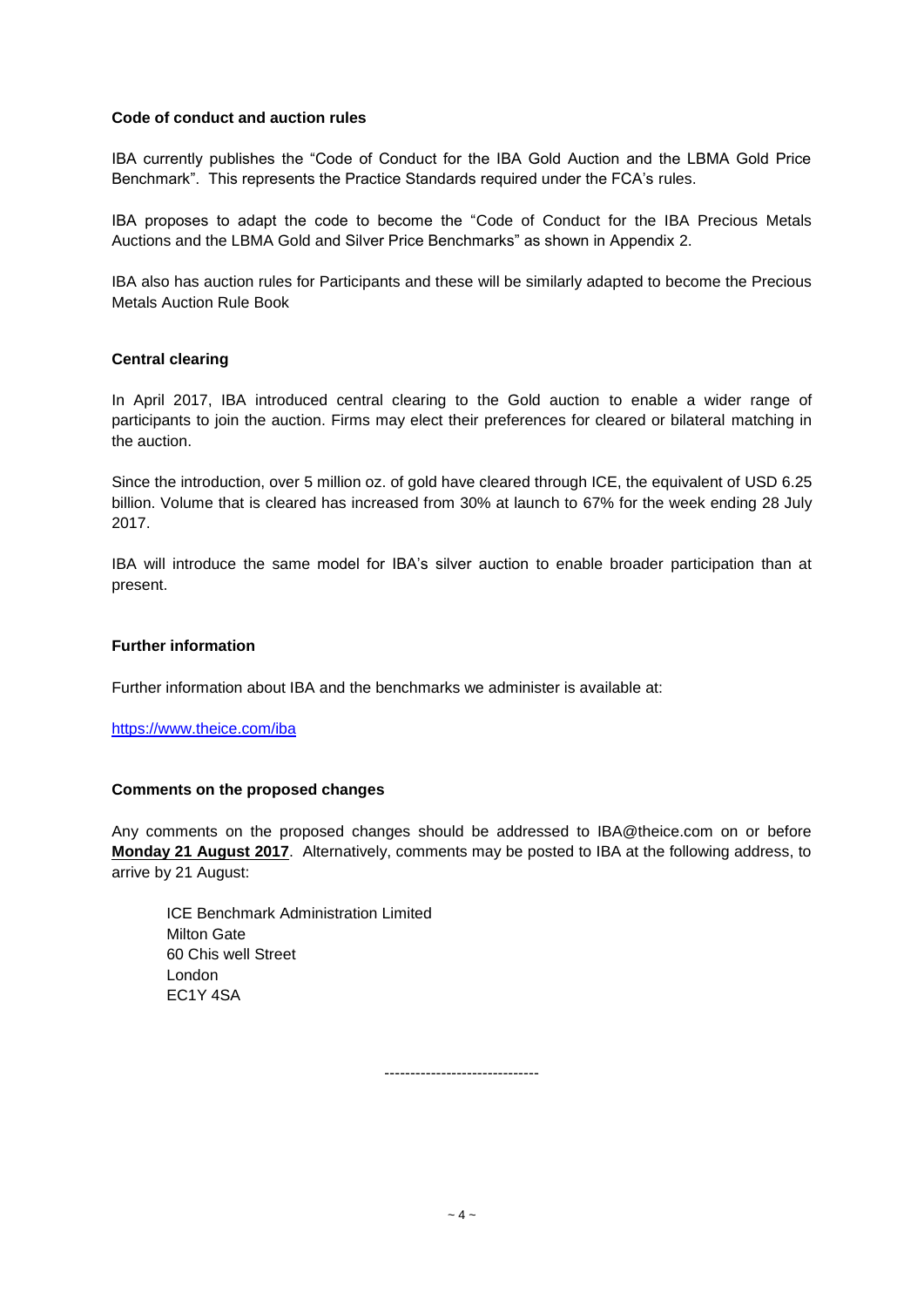## **APPENDIX 1**

## **AUCTION PARAMETERS SPECIFICALLY FOR THE LBMA SILVER PRICE**

The auction parameters that IBA proposes to set specifically for the LBMA Silver Price are shown below together with their equivalent under the current Silver auction:

| <b>Feature</b>                                            | <b>Current (Pre- IBA)</b>                | <b>IBA</b>                                                                                                   |
|-----------------------------------------------------------|------------------------------------------|--------------------------------------------------------------------------------------------------------------|
| <b>Seller Premium</b>                                     | 0.005 USD / oz.                          | None                                                                                                         |
| <b>Pre-Auction Round Duration</b>                         | 120 seconds                              | 900 seconds (30 minutes)                                                                                     |
| <b>Round Duration</b>                                     | 30 seconds                               | 30 seconds                                                                                                   |
| Imbalance Threshold                                       | 5 Lakhs                                  | 5 Lakhs (500,000 oz.)                                                                                        |
| Maximum Emergency<br>Imbalance Threshold                  | General rule book powers                 | 10 Lakhs (1,000,000 oz.)                                                                                     |
| <b>Imbalance Allocation</b>                               | All Registered Participants              | <b>All Direct Participants</b>                                                                               |
| Minimum No. of Participants                               | $\qquad \qquad \blacksquare$             | 3                                                                                                            |
| <b>Auction Start Times</b>                                | 12:00 (London time)                      | 12:00 (London time)                                                                                          |
| <b>Technology Platform</b>                                | <b>CME Platform</b>                      | <b>Web ICE</b>                                                                                               |
| Orders expressed in                                       | Lakhs*                                   | 000,000 oz. (equivalent to Lakhs)                                                                            |
| <b>Maximum Total Position Size</b>                        | 50 Lakhs                                 | Set individually by clearing limits<br>between each clearing firm and their<br><b>Direct Participants **</b> |
| <b>Fat Finger Check</b><br>(Maximum Single Order<br>Size) | $\overline{\phantom{0}}$                 | 10 Lakhs (1,000,000 oz.)                                                                                     |
| Minimum Order Size                                        | 0.01 Lakh                                | 0.01 Lakh (1,000 oz.)                                                                                        |
| <b>Currency of Auction</b>                                | <b>USD</b>                               | <b>USD</b>                                                                                                   |
| Minimum Allowable Price<br>Move                           | <b>USD 0.005</b>                         | <b>USD 0.001</b>                                                                                             |
| <b>Underlying Asset</b>                                   | Spot Loco London Silver<br>(unallocated) | Spot Loco London Silver (unallocated)                                                                        |
| <b>LBMA Silver Prices</b><br>expressed per                | Troy oz.                                 | Troy oz., gram                                                                                               |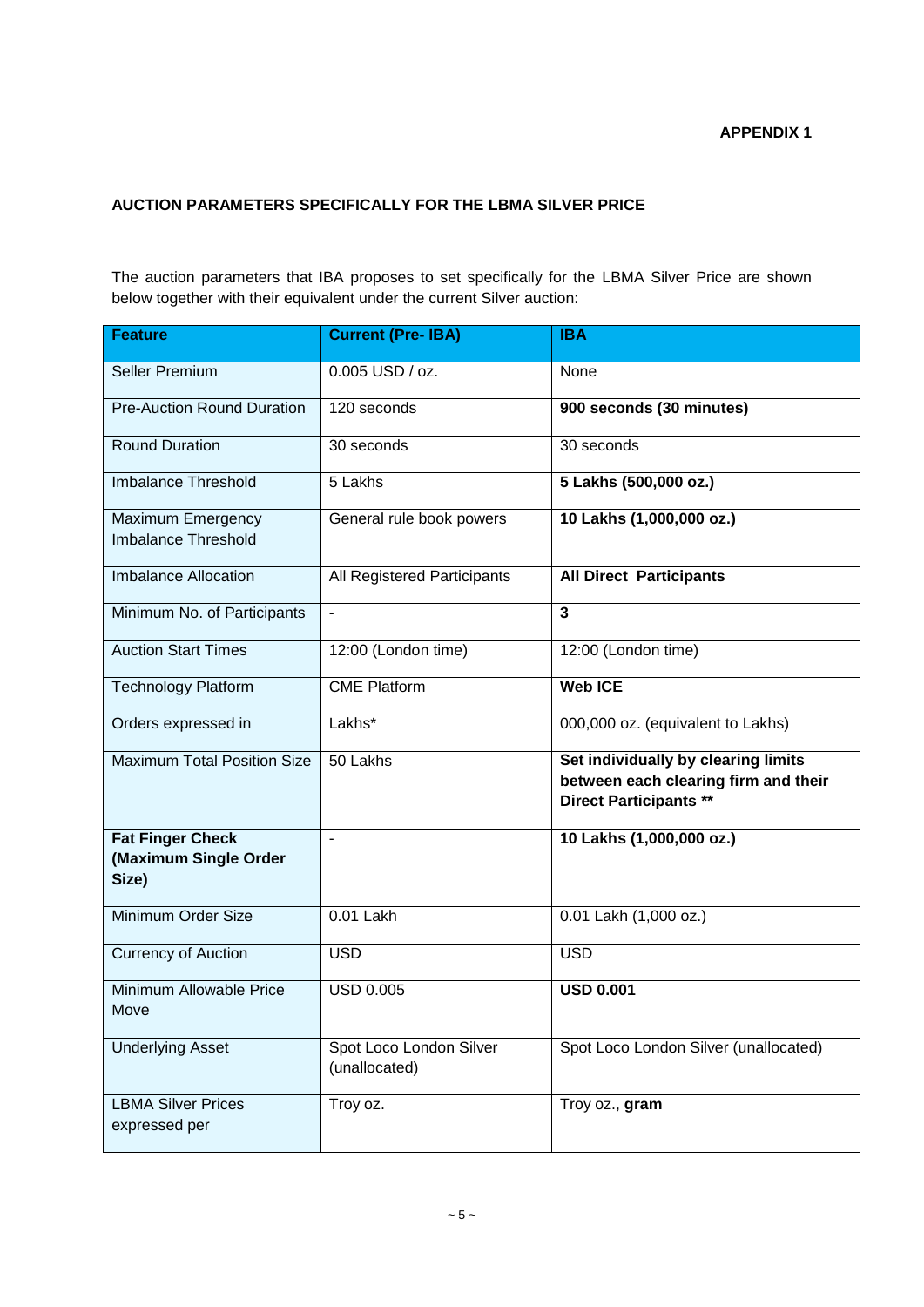| No. of Decimals of LBMA<br><b>Silver Prices</b> | 3 USD, 4 for other currencies | 3 USD, 2 for other currencies                                                             |
|-------------------------------------------------|-------------------------------|-------------------------------------------------------------------------------------------|
| <b>Publication Currencies</b>                   | USD, EUR, GBP                 | AUD, CAD, CHF, CNH, CNY, EUR, GBP,<br>INR, JPY, MYR, RUB, SGD, THB, TRY,<br>TWD, USD, ZAR |
| Matching Algorithm                              | <b>Bilateral</b>              | <b>Bilateral first (matching largest pieces)</b><br>then cleared                          |
| 'Blind' Auction                                 | Yes                           | Yes                                                                                       |
| <b>Clearing Model</b>                           | None                          | <b>Bilateral / Centrally Cleared</b>                                                      |

 $*$  1 Lakh = 100,000 Troy ounces

\*\* Direct Participants are entities taking part in IBA Auctions. They share equally in the Imbalance and all have clearing capabilities.

------------------------------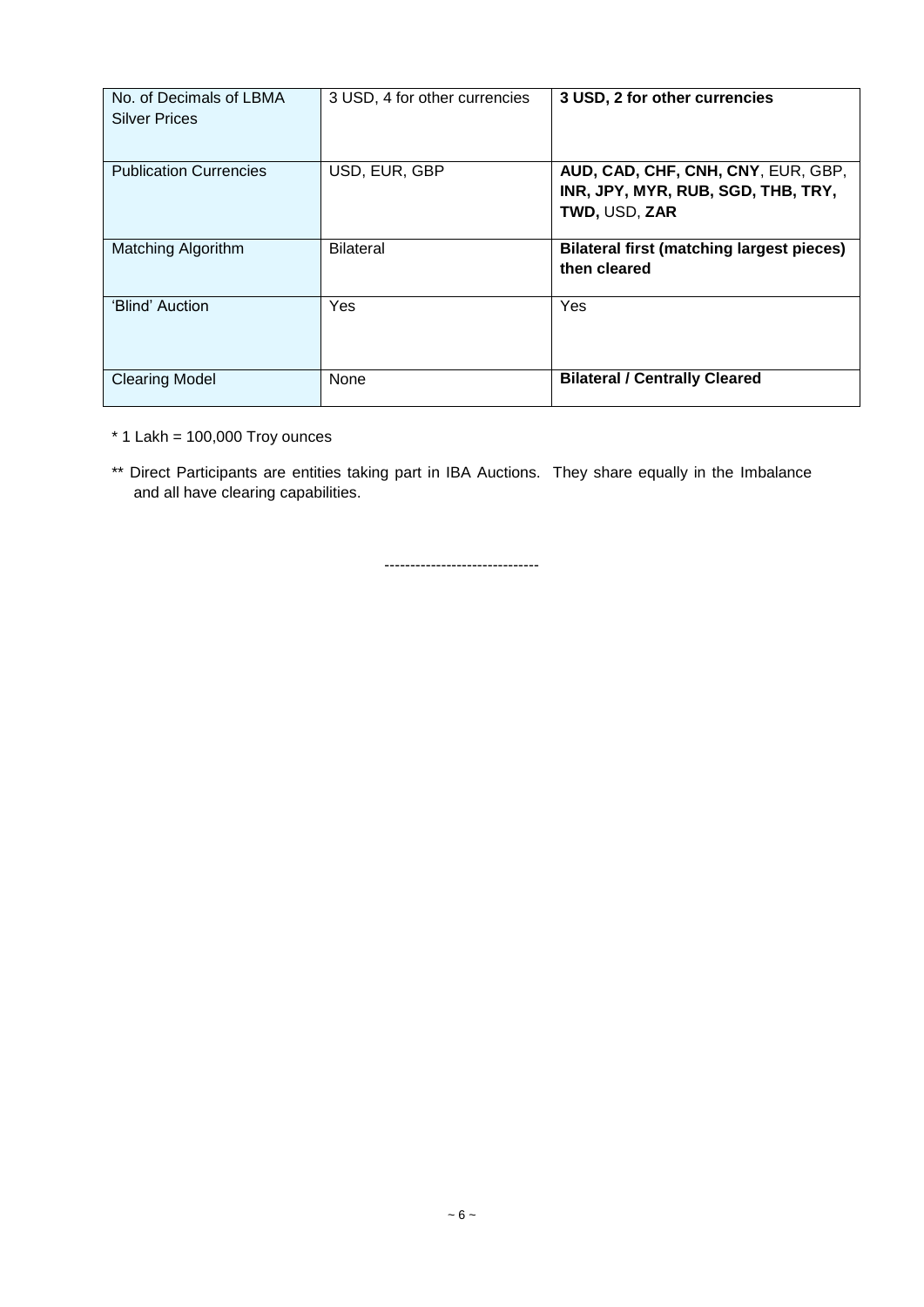## **CODE OF CONDUCT FOR THE IBA PRECIOUS METALS AUCTION AND THE LBMA GOLD AND SILVER PRICE BENCHMARKS**

IBA currently publishes the Code of Conduct for the IBA Gold Auction and the LBMA Gold Price Benchmark. This represents the Practice Standards required under the FCA's rules.

IBA proposes to adapt the code to become the "Code of Conduct for the IBA Precious Metals Auction and the LBMA Gold and Silver Price Benchmarks" as shown overleaf with new wording underlined and deletions struck through.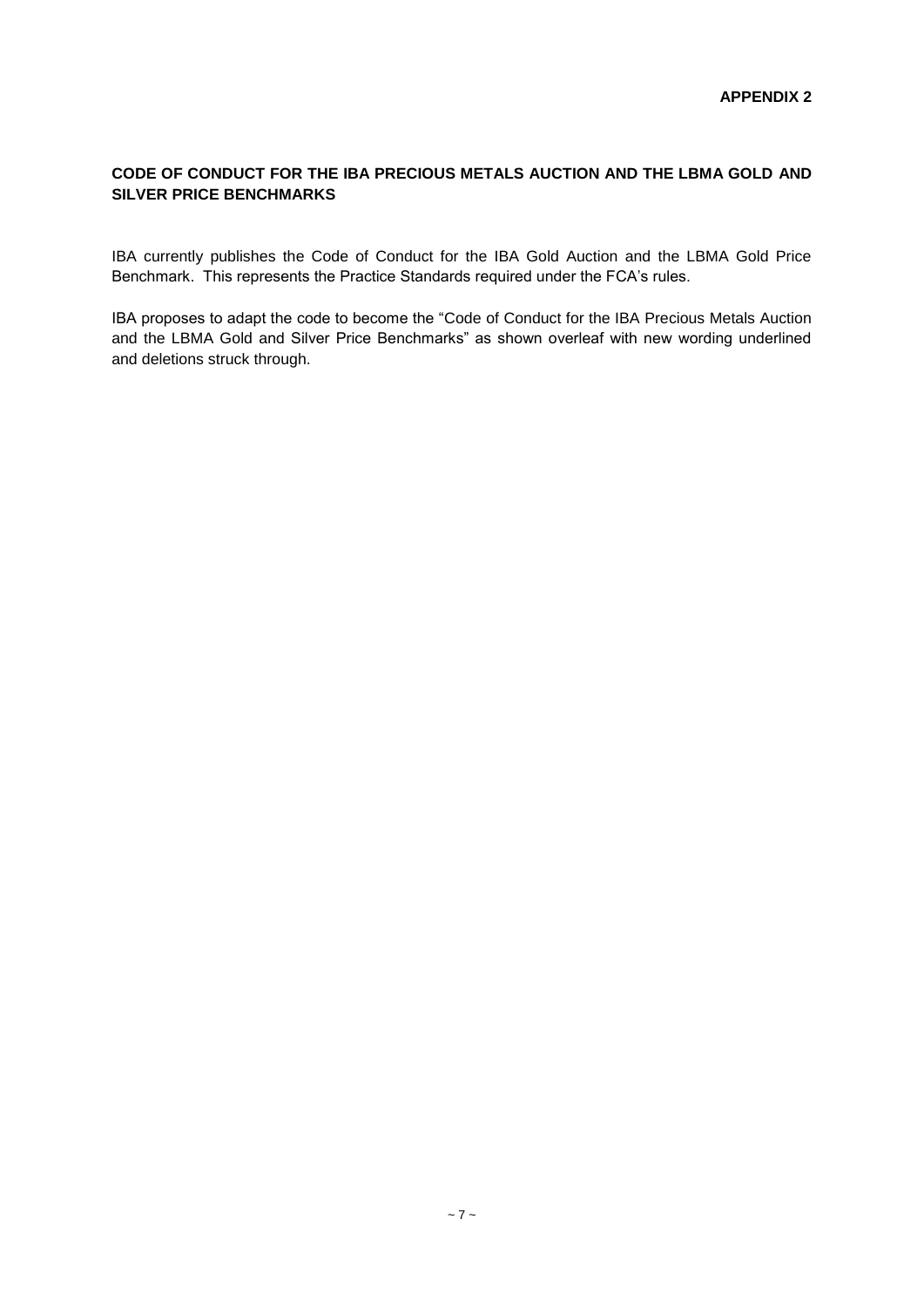# **CODE OF CONDUCT FOR THE IBA GOLD AUCTIONPRECIOUS METALS AUCTIONS AND THE LBMA GOLD AND SILVER PRICE BENCHMARKBENCHMARKS**

Issue  $2:3$ :

11 January 2016

25 September 2017

© 2017 ICE Benchmark Administration Limited. All rights reserved. For permission to copy please contact ICE Benchmark Administration Limited. Any reproduction, republication, transmission or reuse in whole or part requires our consent.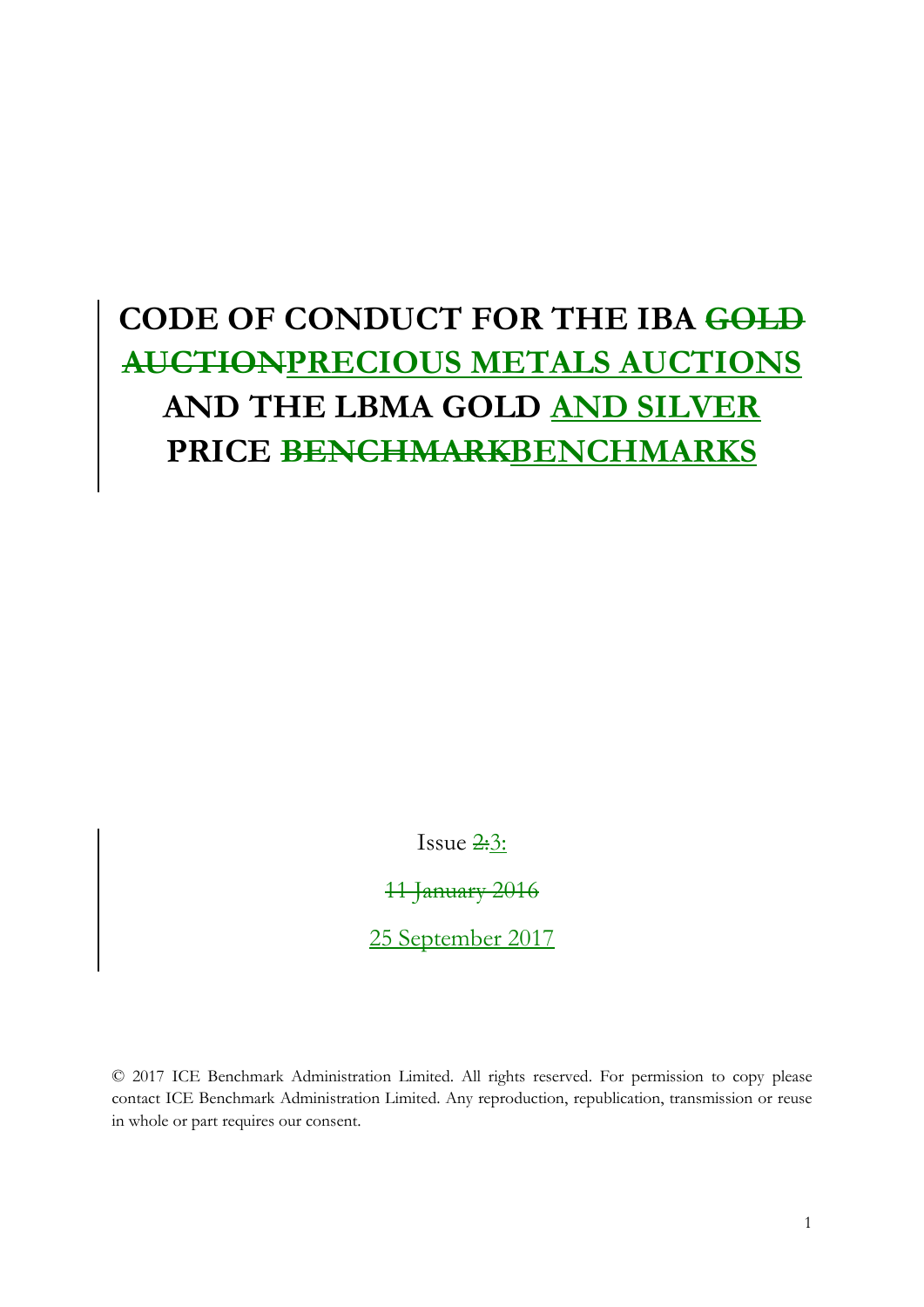# <span id="page-8-0"></span>**Table of Contents**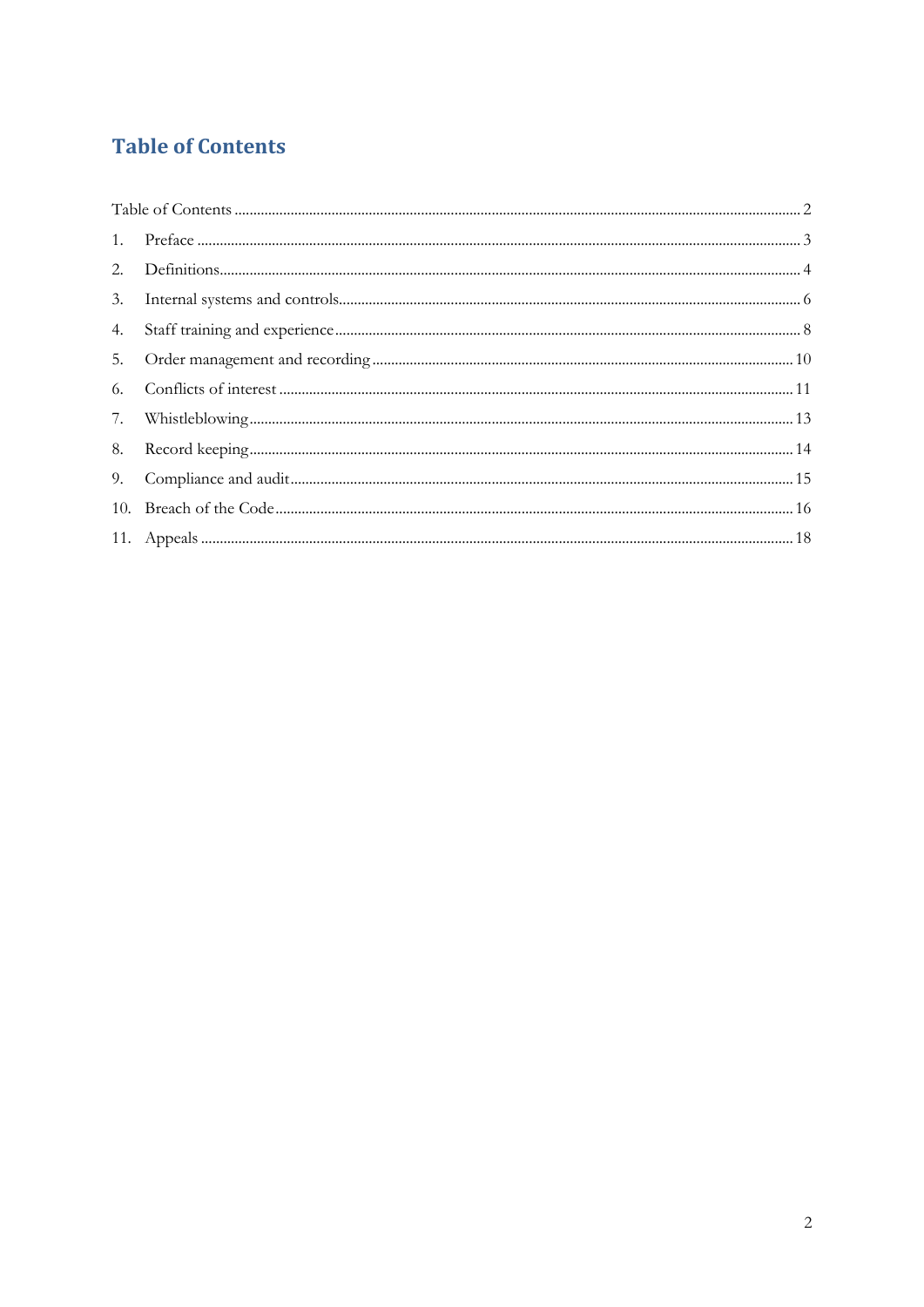# <span id="page-9-0"></span>**1. Preface**

- 1.1 This Code of Conduct is intended to work together with the IBA GoldPrecious Metals Auction Rule Book to set out the framework which Participants in the IBA Gold Auctionand Silver Auctions should observe to ensure consistency, reliability and high standards of conduct.
- 1.2 The Rule Book governs a Participant's behavior within the Auction and the Code of Conduct governs the wider behavior of the firm, particularly in relation to potential conflicts of interest such as managing Client Orders and where the firm (or an Affiliate) is also a user of the LBMA Gold and/or Silver Price BenchmarkBenchmarks.
- 1.3 While this Code largely relates to the behavior of Participants in the IBA Gold Auction, it also refers to the LBMA Gold Price Benchmarkand LBMA Silver Price Benchmarks, thus it is owned and overseen by the LBMA Gold PricePrecious Metals Oversight Committee and will be subject to a periodic general review, although the Oversight Committee shall be entitled to review and propose amendments at any time.
- 1.4 Participants will be asked to confirm their adherence to this Code at least annually and may also be asked by the LBMA Gold Price Oversight Committee to confirm adherence following any material change to the content of the Code. Such confirmations should be provided on a 'comply or explain' basis.
- 1.5 Any material amendments to or updates of this Code shall be subject to prior consultation with the Participants and such other stakeholders as the Oversight Committee may in its absolute discretion consider appropriate. The Oversight Committee shall take into account responses to any such consultation, but shall be entitled to make amendments to the Code as it considers necessary or appropriate.
- 1.6 A copy of this Code will be made available on IBA's website and will be updated each time an amendment is made.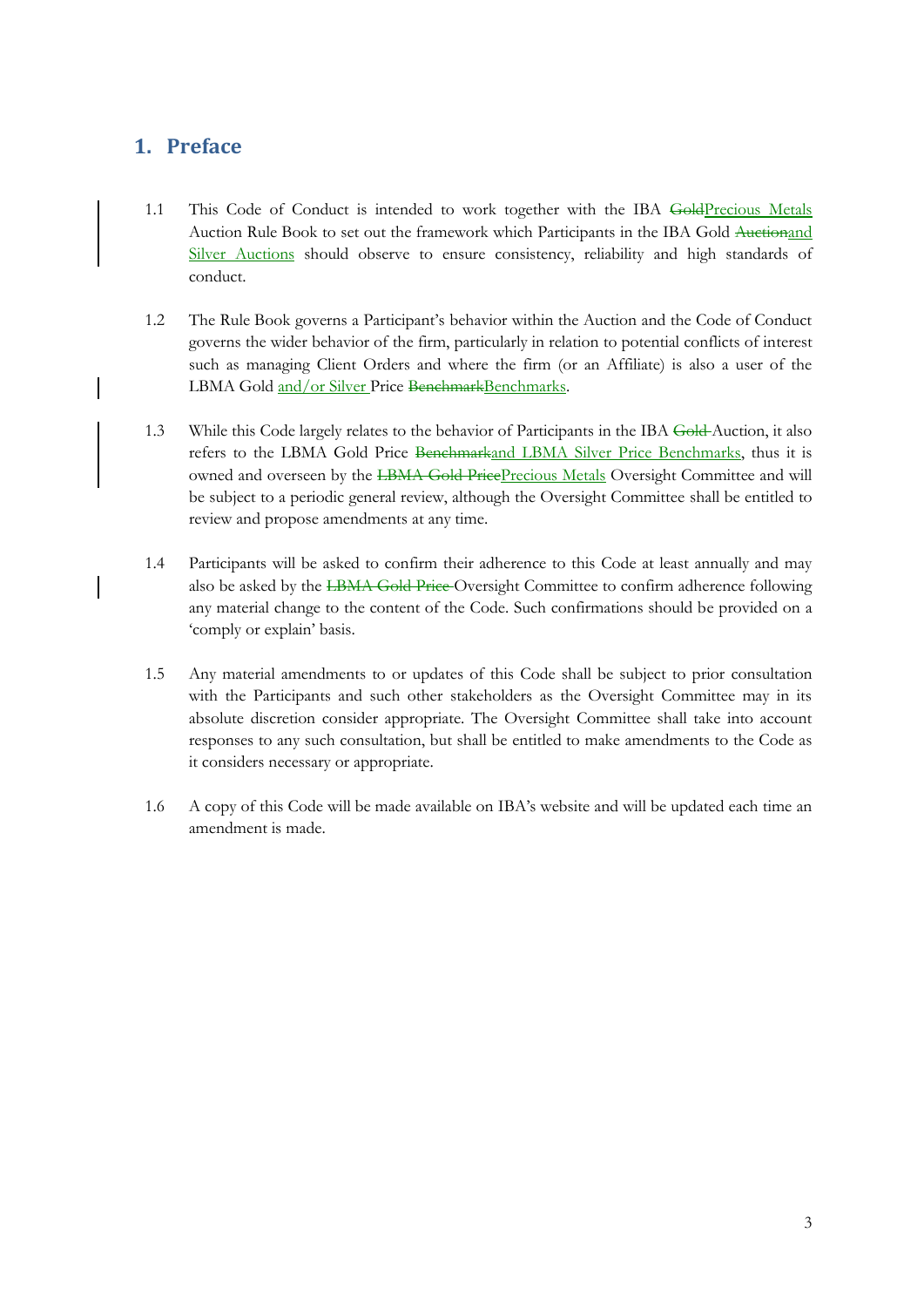# <span id="page-10-0"></span>**2. Definitions**

| <b>Word or Expression</b>               | <b>Definition</b>                                                                                                                                                                                                                                |
|-----------------------------------------|--------------------------------------------------------------------------------------------------------------------------------------------------------------------------------------------------------------------------------------------------|
| Affiliate                               | As defined in Companies Act 2006                                                                                                                                                                                                                 |
| Appellant                               | An applicant or Participant that seeks to appeal a decision by the Board of<br>IBA pursuant to Section 11 of this Code                                                                                                                           |
| Activity                                | The indications of a buying or selling interest provided by a Participant in<br>thean IBA Gold-Auction                                                                                                                                           |
| <b>Auction</b>                          | The IBA Gold Auction and/or the IBA Silver Auction as the context<br>indicates or requires                                                                                                                                                       |
| Board                                   | The IBA Board of Directors                                                                                                                                                                                                                       |
| Client                                  | Person or company on whose behalf a Participant enters Orders other than<br>the Participant itself.                                                                                                                                              |
| Client Order                            | An Order for the account of a Client. It can only be executed in the Auction<br>by a Participant.                                                                                                                                                |
| Code                                    | This Code of Conduct                                                                                                                                                                                                                             |
| House Order                             | An Order for the account of the Participant.                                                                                                                                                                                                     |
| <b>IBA</b>                              | ICE Benchmark Administration Ltd, is responsible for operating the IBA<br>Gold Auctionand Silver Auctions and is the administrator for the LBMA<br>Gold Price Benchmark and for the LBMA Silver Price Benchmark.                                 |
| IBA Gold Auction (or Auction)           | A process operated by IBA by which buyers and sellers of loco London spot<br>Gold express an interest for the purpose of entering into transactions on UK<br>gold bullion business days at 10:30am and 3:00pm London time.                       |
| <b>IBA Gold Auction Specification</b>   | The attributes of the IBA Gold Auction, as published from time to time by<br><b>IBA</b>                                                                                                                                                          |
| LBMA Gold Price Benchmark (s)           | The benchmark price, expressed in USD (or EUR or GBPin other currencies<br>as specified in the prevailing IBA Gold Auction Specification) per ounce of<br>Loco London Gold, being calculated from the Final Price or other fall back<br>methods. |
| <b>LBMA Precious Metals Price(s)</b>    | For the purposes of this Code, the LBMA Gold Price Benchmark(s) and/or<br>the LBMA Silver Price Benchmark(s) as the context indicates or requires                                                                                                |
| <b>IBA</b> Silver Auction               | A process operated by IBA by which buyers and sellers of loco London spot<br>Silver express an interest for the purpose of entering into transactions on UK<br>silver bullion business days at 12.00 London time.                                |
| <b>IBA Silver Auction Specification</b> | The attributes of the IBA Silver Auction, as published from time to time by<br><b>IBA</b>                                                                                                                                                        |
| <b>LBMA Silver Price Benchmark (s)</b>  | The benchmark price, expressed in USD (or in other currencies as specified in<br>the prevailing IBA Silver Auction Specification) per ounce of Loco London<br>Silver, being calculated from the Final Price or other fall back methods.          |
| Manager                                 | A natural person who is a member of the staff of a Participant with<br>management responsibility for a Representative                                                                                                                            |
| Order                                   | Buying or selling interest expressed in Ounces in the IBA Gold Auction and                                                                                                                                                                       |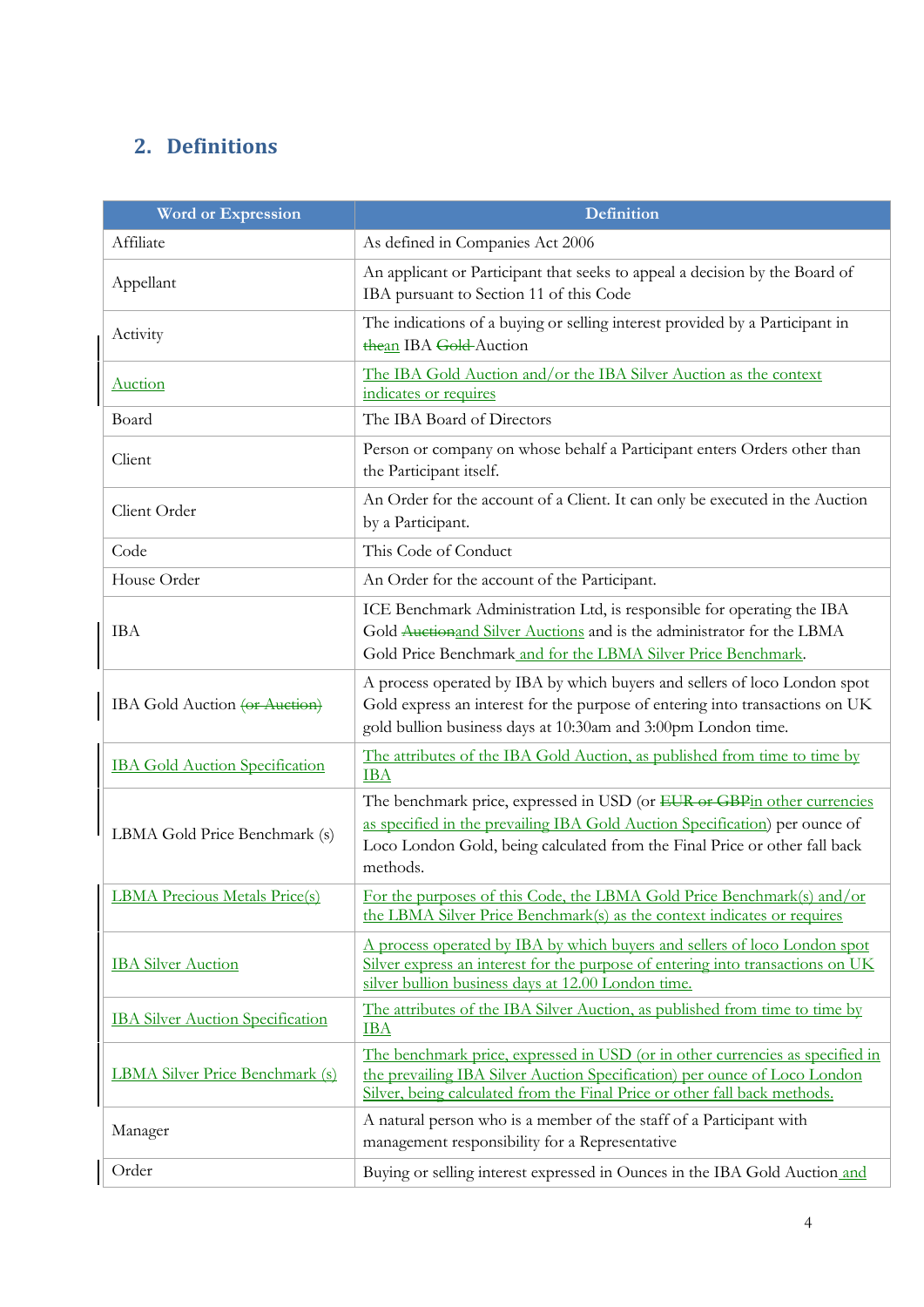|                | in hundreds of thousands of Ounces (000,000s oz) in the IBA Silver Auction.                                                                                    |
|----------------|----------------------------------------------------------------------------------------------------------------------------------------------------------------|
| Ounce          | One troy ounce ("oz"), the traditional unit of weight for precious metals.                                                                                     |
| Participant    | An entity taking part in the IBA Gold-Auction.                                                                                                                 |
| Representative | A natural person who is a member of the staff of a Participant and whose role<br>includes participating in the IBA Gold-Auction on behalf of that Participant. |
| Rules          | As defined in the IBA GoldPrecious Metals Auction Rule Book                                                                                                    |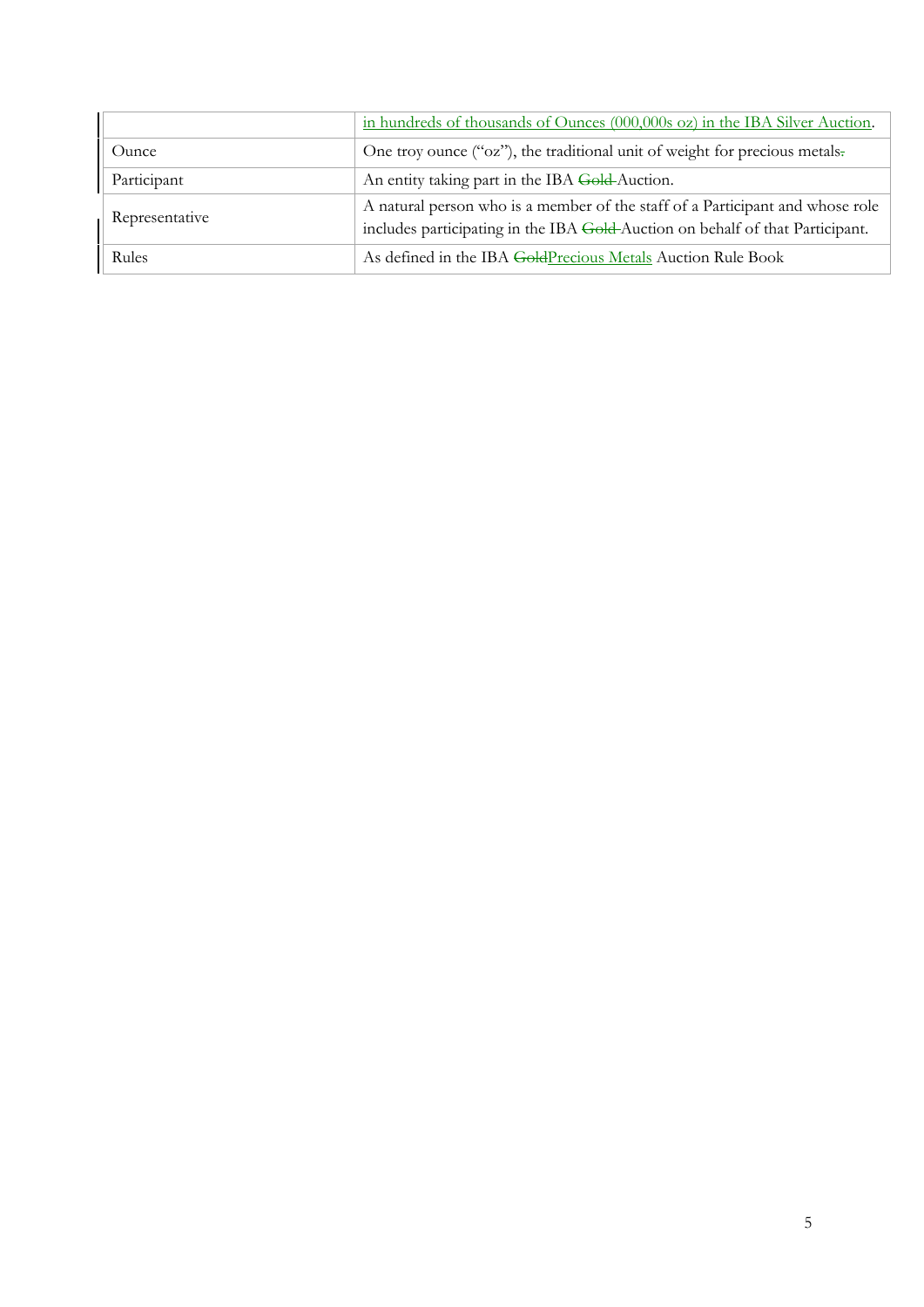# <span id="page-12-0"></span>**3. Internal systems and controls**

- 3.1 A Participant shall maintain adequate and effective organisational and governance arrangements around its activity relating to the LBMA Gold Price Benchmark Precious Metals Prices.
- 3.2 Governance arrangements shall be within the context of a risk management and control framework that reflects appropriate senior management supervision and awareness of the IBA Gold Auction. Arrangements shall be appropriate and proportionate to the size and complexity of the Participant. When reviewing these governance arrangements Participants are encouraged to consider whether policies and procedures adequately cover the following areas:
	- a) policies and operating procedures for facilitating the entry of Client Orders into the IBA Gold-Auction where necessary, as well as House Orders;
	- b) oversight and monitoring arrangements, including the provision of timely and relevant management information;
	- c) Representative training;
	- d) documented risk based review processes for policies and procedures related to participation in the IBA Gold-Auction;
	- e) business continuity arrangements in relation to participation in the Auction; and
	- f) clear and documented escalation procedures relating to any issues that may arise in connection with the Participant's business in the Auction.
- 3.3 The Participant shall allocate to appropriately senior individuals the responsibility for overseeing that Participant's participation in the IBA Gold Auction, the related policies and procedures of the Participant, and for receiving and assessing any relevant internal reports. In some Participants this may require a formal group to be established but in others this oversight function may be exercised within the framework of the Participant's existing compliance or risk management framework.
- 3.4 The role of Representative shall be formally designated and documented as such within the Participant organisation. The designation documentation shall include the person's name, role and reporting line, as well as a job description covering that individual's involvement in the IBA Gold-Auction.
- 3.5 Each Representative shall acknowledge his/her appointment to this role and confirm that he/she understands and will comply with this Code and all relevant internal policies and procedures of the Participant which relate to participation in the IBA Gold Auction.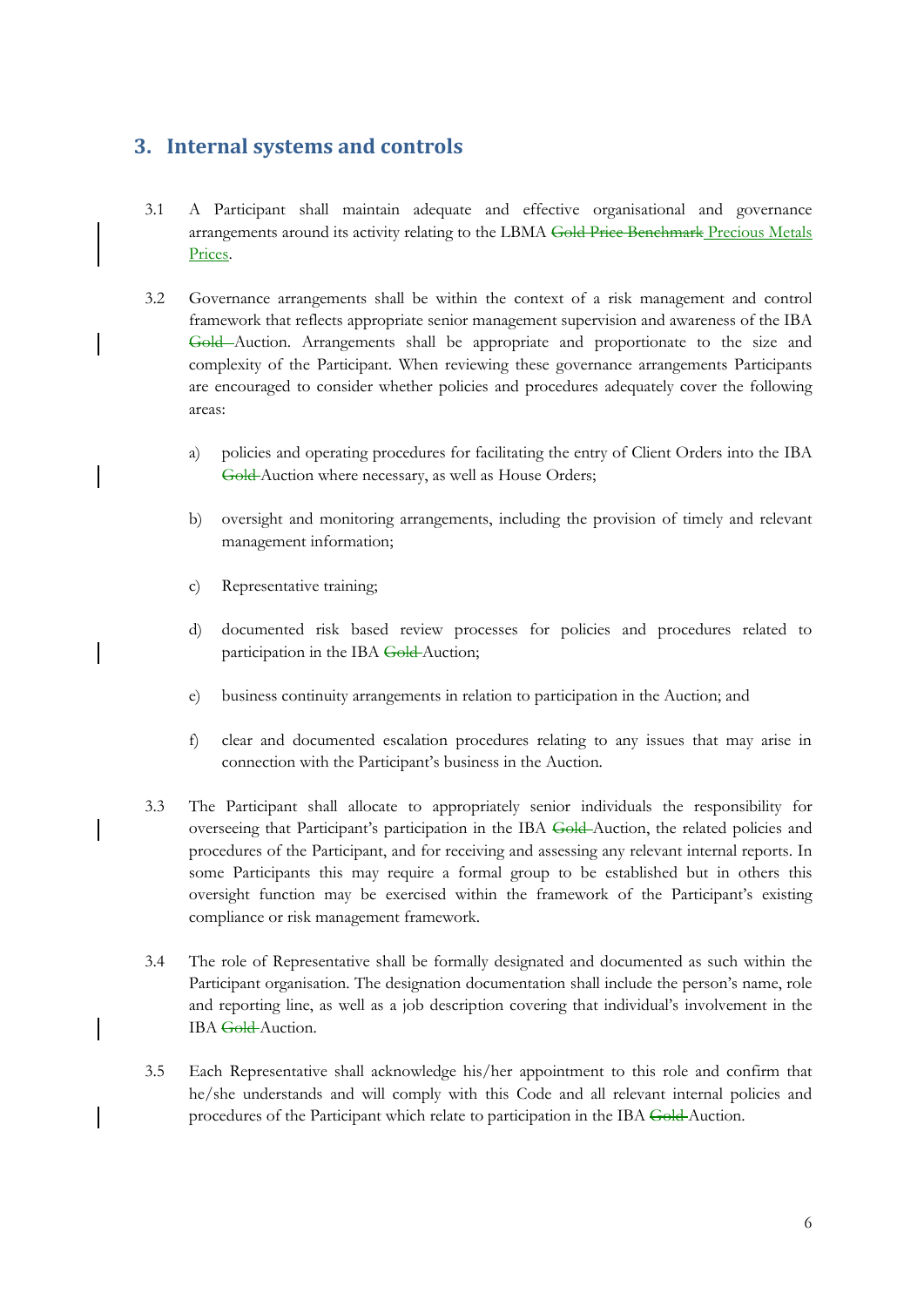- 3.6 A Participant shall maintain documented policies and procedures for participation in the IBA Gold Auction. These procedures and policies shall be reviewed periodically. All such policies shall be updated as necessary in particular to reflect any changes in this Code.
- 3.7 A Participant shall maintain written policies and procedures for the timely handling of complaints from internal or third parties in respect of their role as a Participant and their participation in the IBA Gold-Auction. When reviewing these procedures and policies Participants are encouraged to consider whether they adequately cover the following areas:
	- a) the appropriate allocation of responsibility for the review of complaints;
	- b) processes to record complaints and maintain records of these for 5 years;
	- c) compliance with any external reporting obligations (if appropriate);
	- d) escalation, tracking and resolution of complaints; and

 $\begin{array}{c} \hline \end{array}$ 

e) informing IBA if a complaint or dispute remains unresolved on or after 21 calendar days.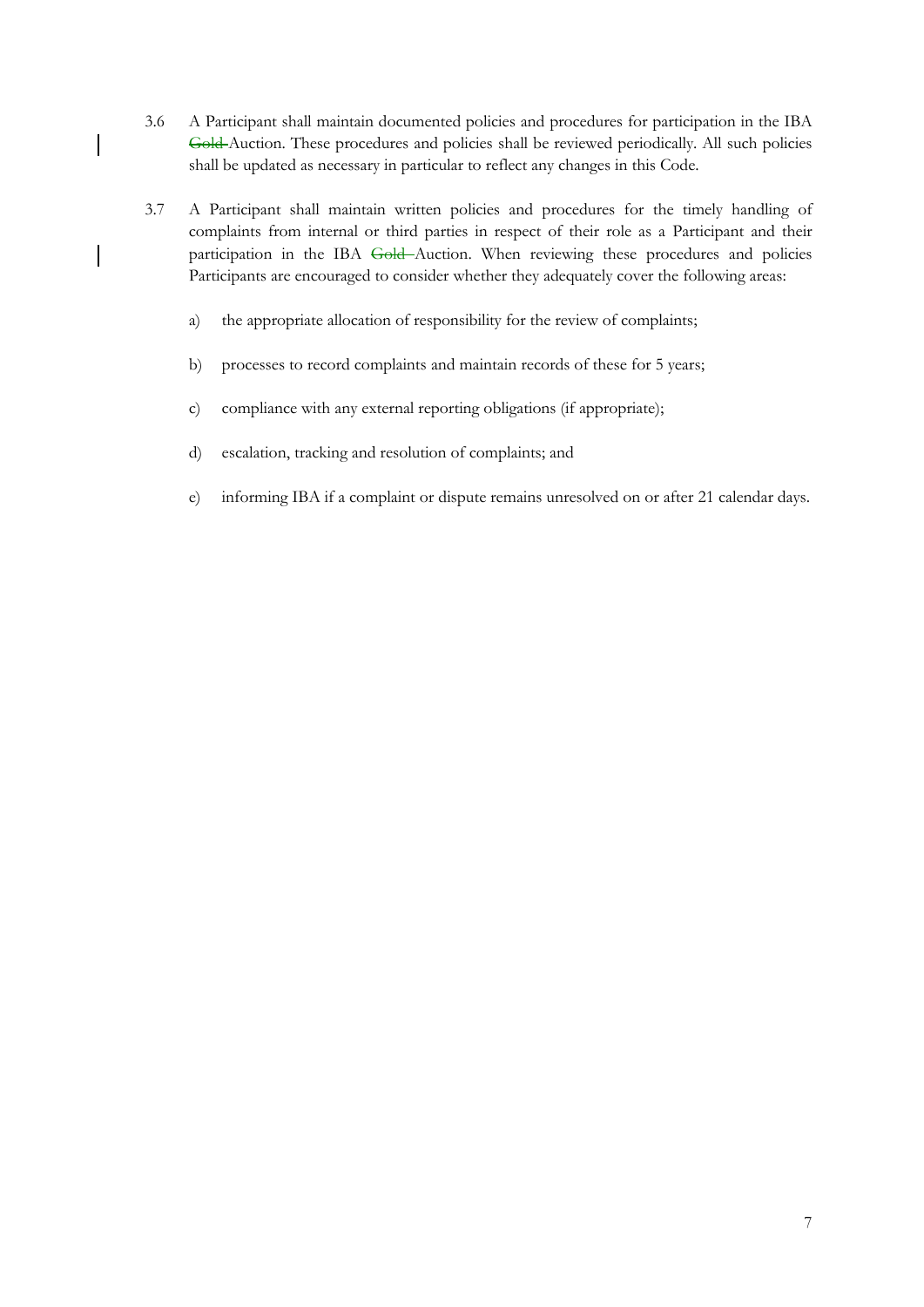# <span id="page-14-0"></span>**4. Staff training and experience**

- 4.1 Each Participant shall ensure that Representatives and Managers have relevant experience in the  $g$ oldrelevant precious metal market(s) or in a comparable market to ensure that they are capable of performing their functions in relation to the IBA Gold-Auction effectively and efficiently. The level of experience required to be demonstrated shall be appropriate to the responsibilities of the function performed, in the context of the depth of the market concerned.
- 4.2 Each Representative and Manager shall receive training on responsibilities, processes, systems and controls associated with the IBA Gold-Auction. Training shall cover at a minimum:
	- a) this Code;
	- b) the IBA GoldPrecious Metals Auction Rule Book;
	- c) internal policies and procedures related to the IBA Gold-Auction;
	- d) the impropriety of attempting to influence the Auction, and the need to report any such attempts;
	- e) the importance of conducting all business related to the IBA Gold-Auction on recorded telephone and electronic communication systems and not on personal telephones or other personal electronic devices; and
	- f) the employment consequences if employees act unlawfully or improperly in connection with the IBA Gold-Auction.
- 4.3 Participants shall also put in place an appropriate training programme under which all traders at the Participant who deal in products that reference the an LBMA GoldPrecious Metals Price Benchmark shall receive training to ensure familiarity with the responsibilities, systems and controls associated with being a Participant. That training shall include the following topics:
	- a) the impropriety of attempting to influence thean LBMA GoldPrecious Metals Price Benchmark (whether through the Auction or otherwise), and the need to report any such attempts that they become aware of;
	- b) policies and procedures relating to communications with the Participant's Representatives;
	- c) the requirement to conduct all business relating to products that reference thean LBMA Gold Precious Metals Price Benchmark on recorded telephone and electronic communication systems and not on personal telephones or other personal electronic devices; and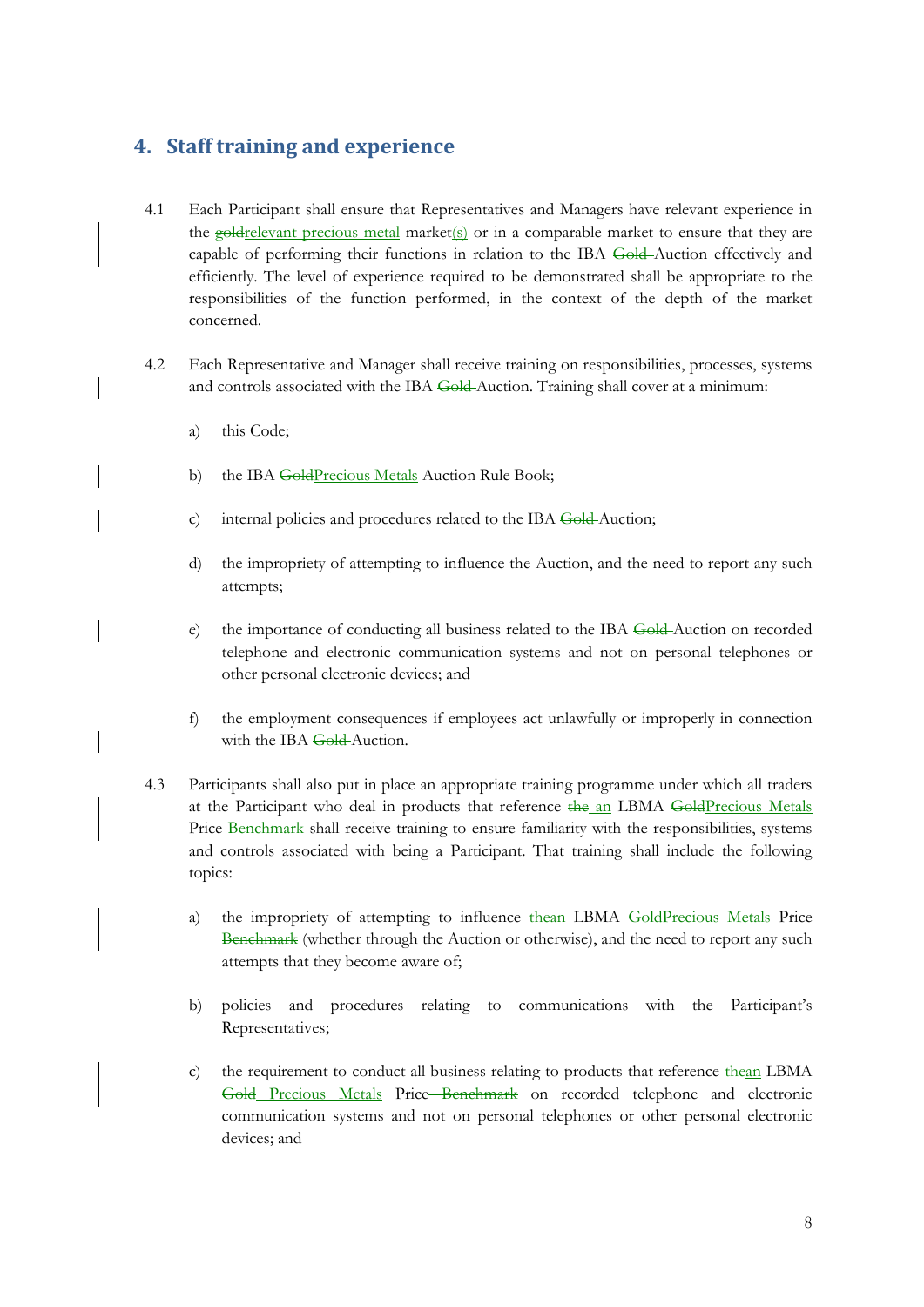- d) the employment consequences if employees act unlawfully or improperly in connection with thean LBMA GoldPrecious Metals Price Benchmark.
- 4.4 Completion of training by all the Representatives, Managers and relevant traders shall be documented. Training shall be refreshed periodically as appropriate and updates provided if there are material changes to the Code or applicable regulatory requirements.

 $\overline{\phantom{a}}$ 

4.5 Intentional non-compliance with internal policies and procedures implementing the Code should be a disciplinary matter which may be dealt with in accordance with the Participant's existing staff disciplinary procedures.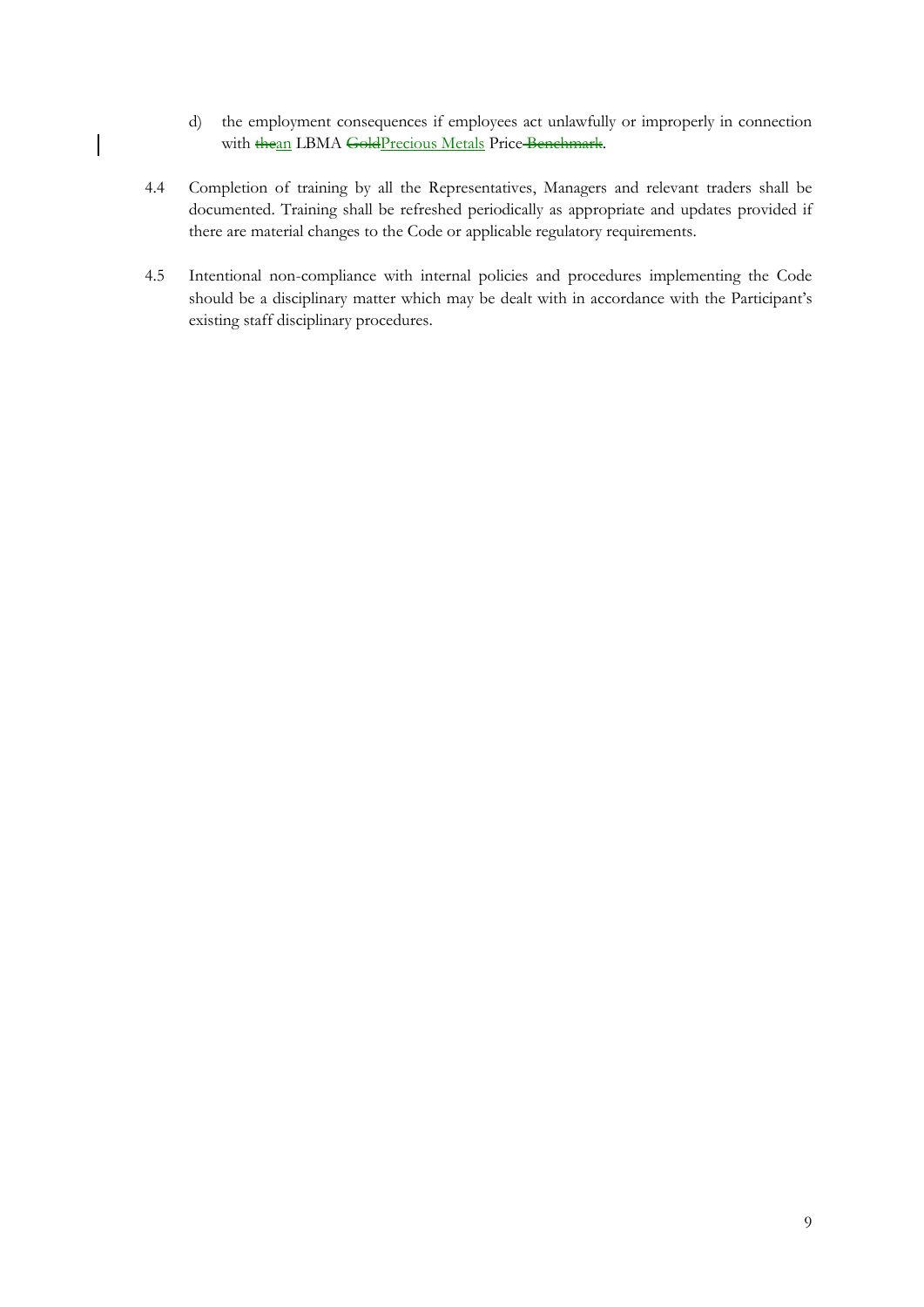# <span id="page-16-0"></span>**5. Order management and recording**

- 5.1 Each Participant shall maintain a clear and consistent process for recording Client Orders. There shall be clear criteria for determining when to enter Client or House Orders into the Auction. The framework adopted by the Participant shall be documented and approved at an appropriately senior level.
- 5.2 As part of its existing disaster recovery and business continuity systems and controls, a Participant shall maintain arrangements to ensure that the consistent and timely participation in the IBA Gold Auction is possible without material interruption due to human or technical failure. In particular the Participant should have:
	- a) controls that help prevent system and process failures, or identify them to rectify problems promptly;
	- b) arrangements for the continuity of Order management in the IBA Gold-Auction in the event that a significant process or system becomes unavailable or is destroyed; and
	- c) arrangements for the recovery of relevant electronic communications and records to a site used for disaster recovery and/or business continuity purposes.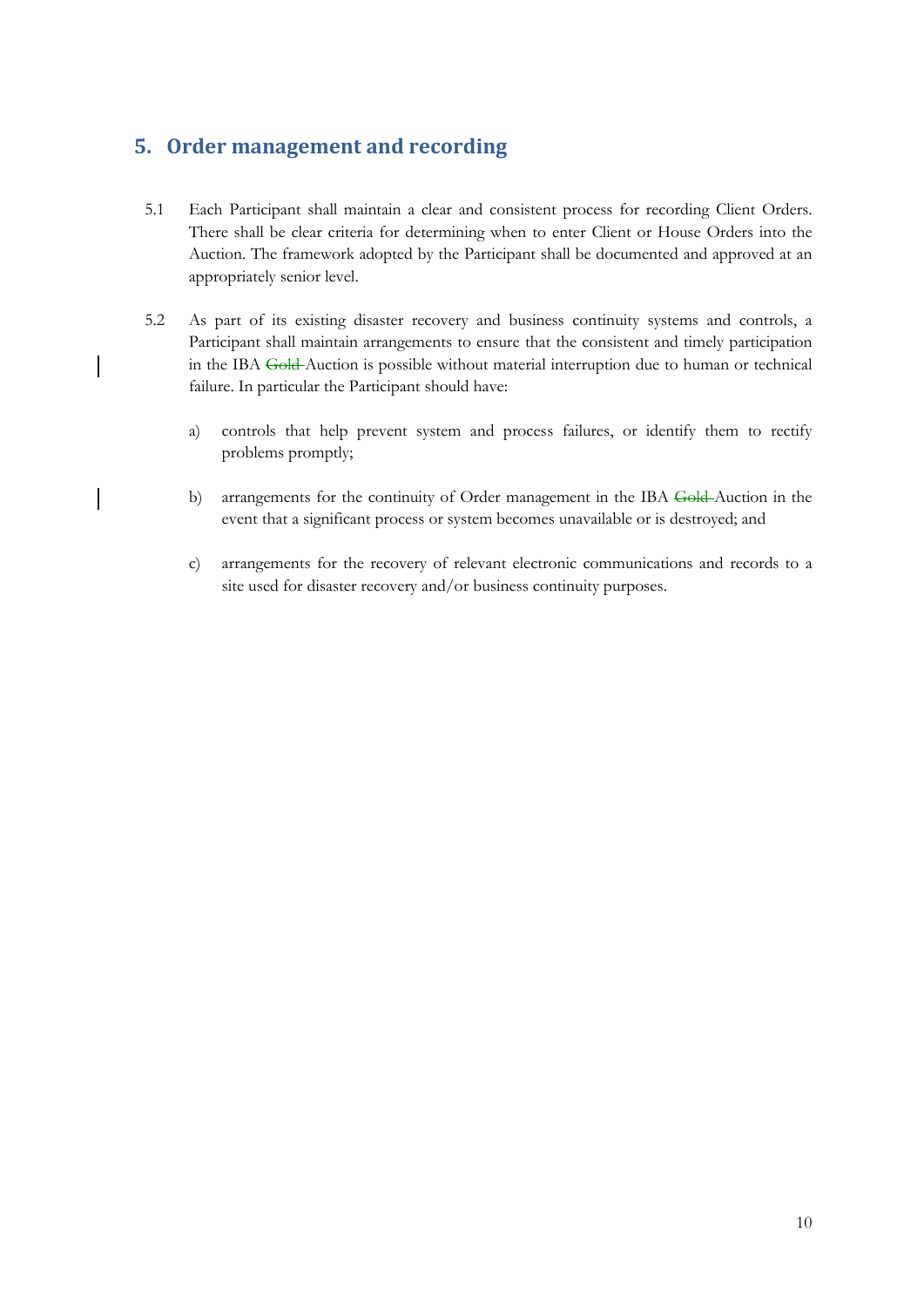# <span id="page-17-0"></span>**6. Conflicts of interest**

- 6.1 Each Participant shall maintain and operate appropriate organisational and administrative arrangements to enable it to identify, address and mitigate conflicts of interest that may arise in connection with its participation in the IBA Gold AuctionAuctions.
- 6.2 In particular, Participants shall take appropriate steps to recognise, address and, as far as possible, mitigate any risks of actual, potential or perceived conflicts of interest arising out of:
	- a) managing both Client and House Orders in the IBA Gold AuctionAuctions
	- b) participating in the IBA Gold AuctionAuctions and transacting with, or for, Clients and counterparties in products that reference the relevant LBMA GoldPrecious Metals Price Benchmark.
- 6.3 Participants shall remain vigilant to the possibility of actual, potential or perceived conflicts of interest arising from, for example, changes in the structure of the firm's business, changes to the responsibilities of particular individuals, and the introduction or development of new products referencing the **relevant LBMA** GoldPrecious Metals Price Benchmark.
- 6.4 In order to identify, address and mitigate conflicts of interest, a Participant shall have a conflicts of interest policy. Such a policy may incorporate mechanisms which address the following objectives in relation to participation in the IBA Gold Auction:
	- a) the identification of circumstances that constitute or may give rise to a conflict of interest in connection with that Participant's participation in the IBA Gold-Auction and articulates an approach for managing any such conflicts;
	- b) establishment of effective controls to manage conflicts of interest between those parts of its business participating in the IBA Gold-Auction and those parts of its business which may use or have an interest in thean LBMA GoldPrecious Metals Price Benchmark; and
	- c) establishment of effective measures to prevent or limit any individual from exercising inappropriate influence over the activity of the Representatives or their Managers.
- 6.5 Participants shall ensure that they have implemented proportionate internal controls and procedures to mitigate actual, potential or perceived conflicts of interests (which might include, for example, where a Representative or Manager has parallel responsibility for derivatives trading which references thean LBMA Gold Precious Metals Price-Benchmark). Such internal controls and procedures shall be documented and regularly reviewed to confirm their effectiveness.
- 6.6 Where the Participant believes that reasonable measures are unable to adequately address or mitigate any conflict of interest identified as described above, the nature of the conflict of interest arising shall be disclosed to IBA.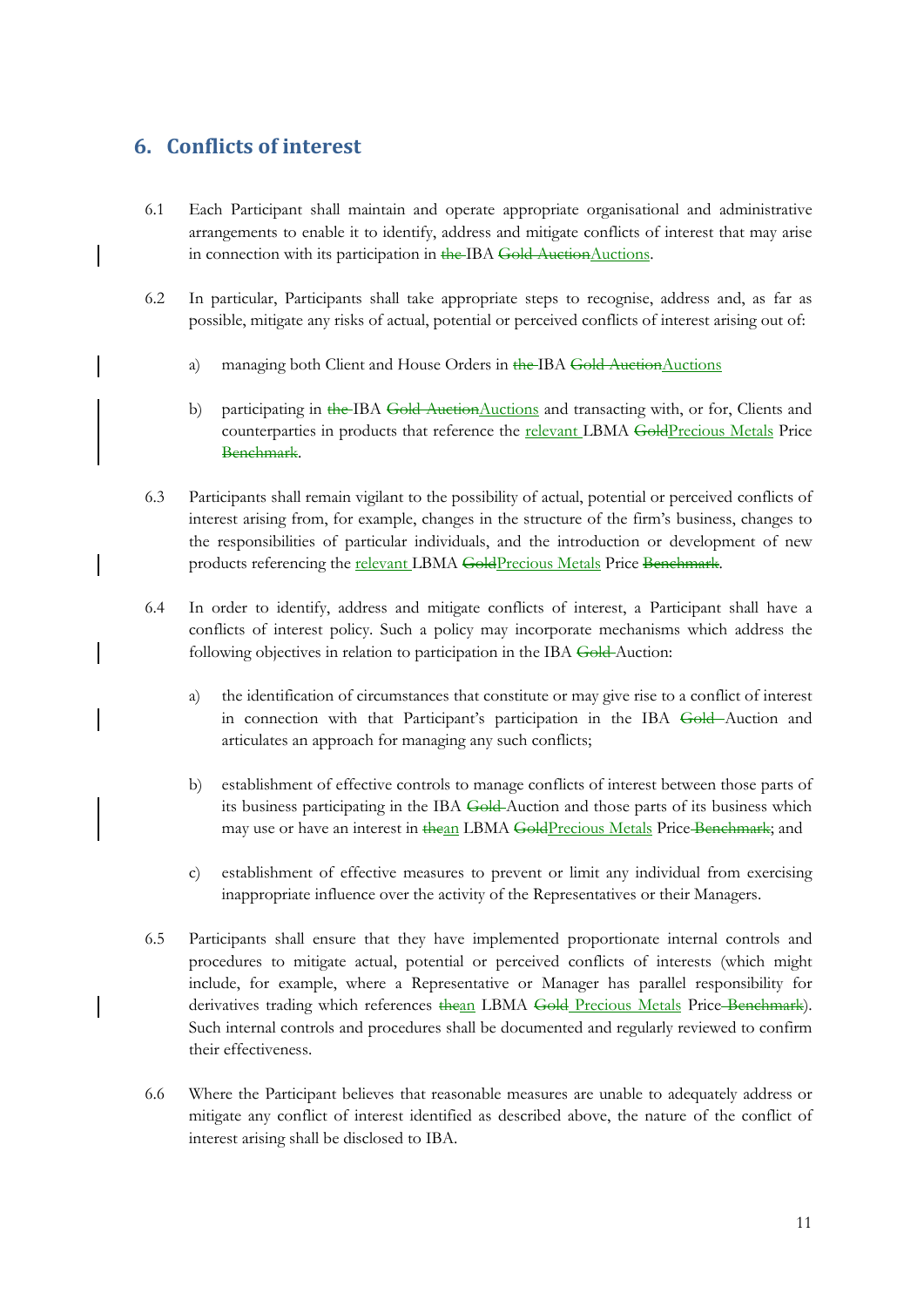- 6.7 Any disclosure shall be clear, fair and not misleading and shall be made in writing. The amount of detail which must be disclosed will depend on the nature and context of the conflict.
- 6.8 A Participant shall design the remuneration policy for Representatives and Managers so as to reduce any incentive to behave inappropriately in connection with the IBA Gold Auction or thean LBMA Gold Precious Metals Price Benchmark.
- 6.9 Internal controls and procedures shall make clear that Representatives shall not in any circumstances allow their activity in the IBA Gold Auction to be influenced inappropriately by any information, opinion, request, instruction or other communication.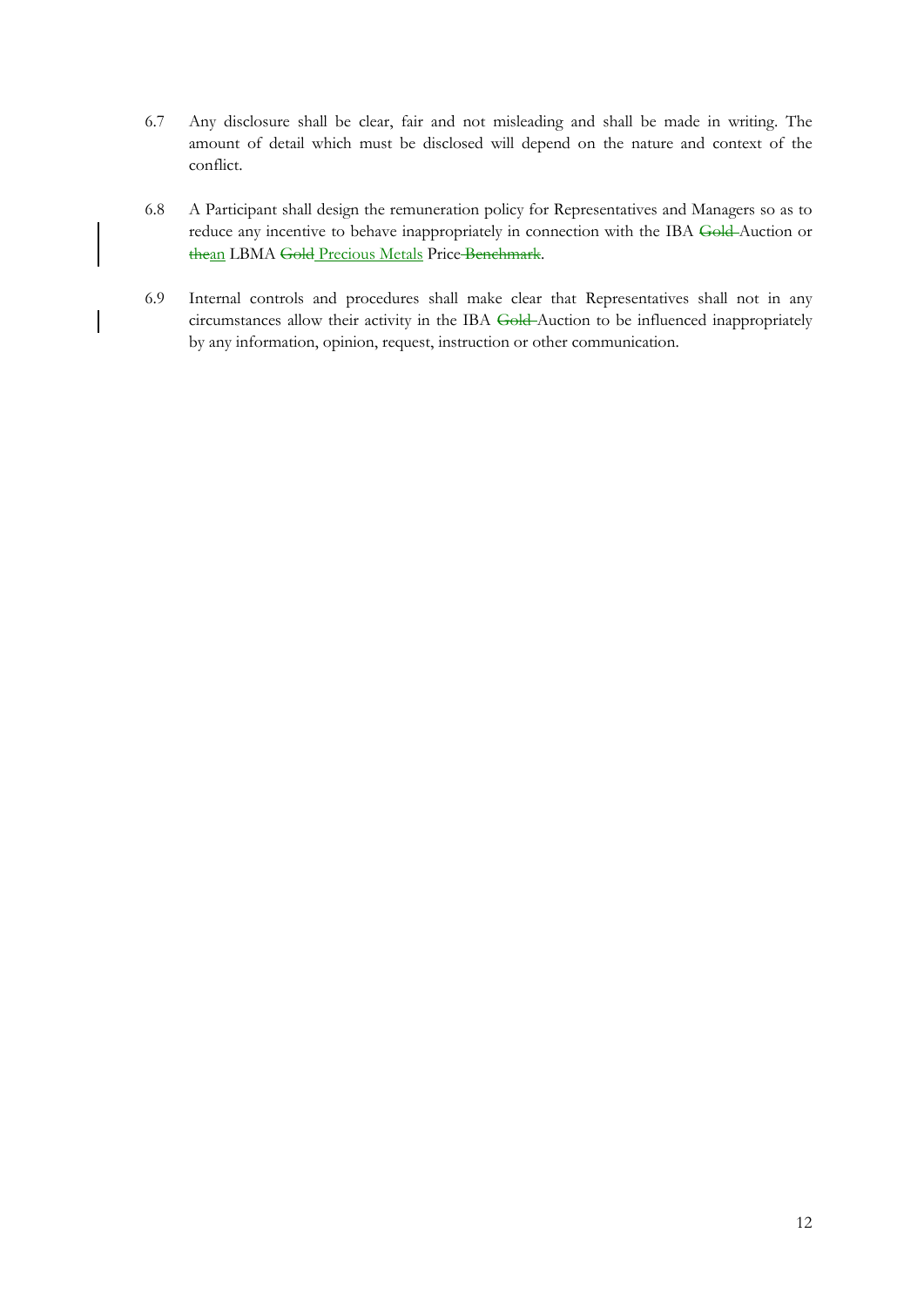# <span id="page-19-0"></span>**7. Whistleblowing**

 $\overline{\phantom{a}}$ 

- 7.1 Each Participant shall maintain a whistleblowing policy so that its staff have a means by which to raise concerns regarding unlawful or inappropriate practices related to the IBA Gold Auction or thean LBMA Gold Precious Metals Price-Benchmark. Participants may wish to have regard to the IBA's own whistleblowing policy.
- 7.2 Records of any disclosures from Whistleblowers shall be maintained for 5 years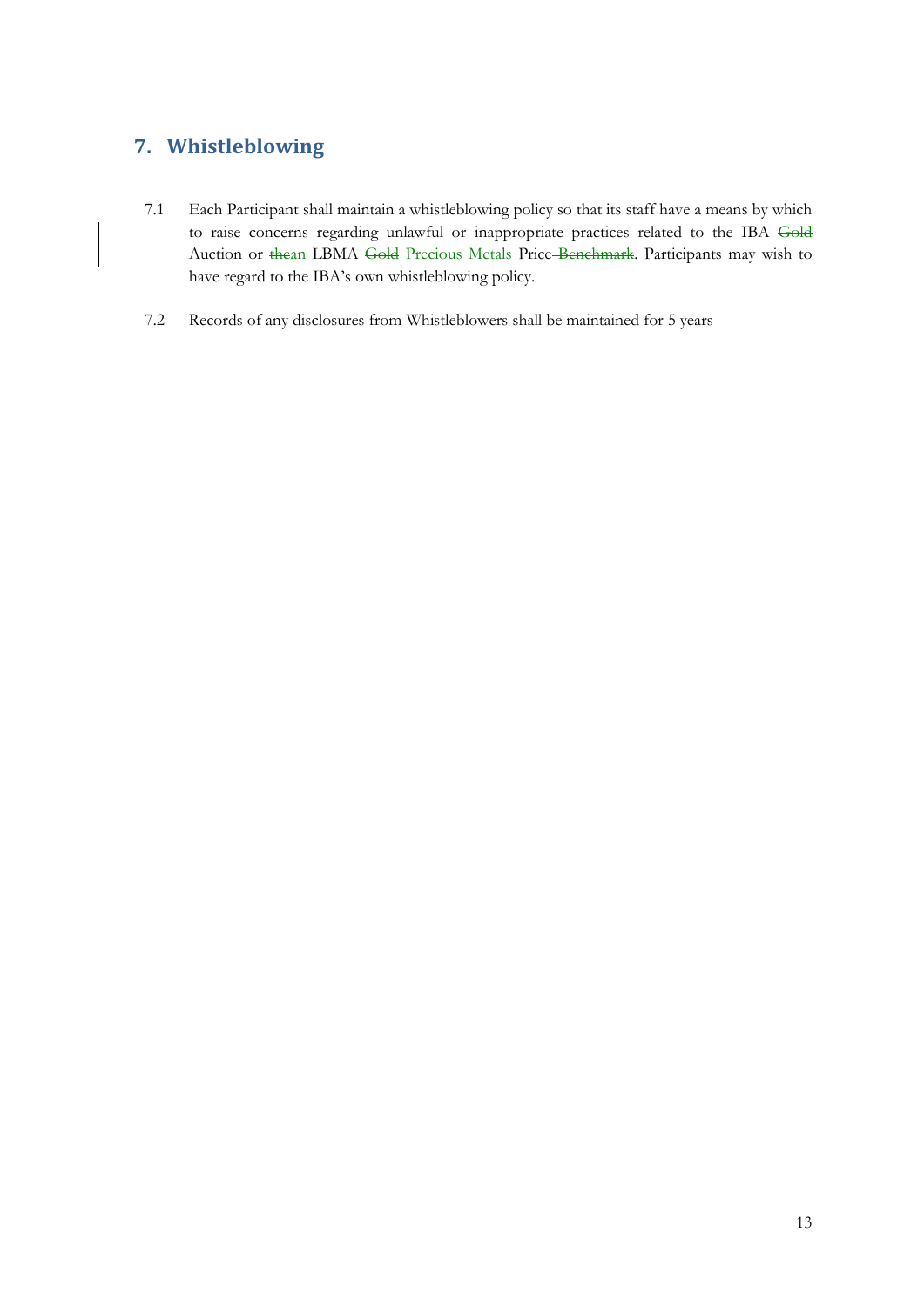# <span id="page-20-0"></span>**8. Record keeping**

- 8.1 To the extent that the records have not been entered into, or created by, WebICE or associated infrastructure, each Participant shall keep for a minimum of 5 years:
	- a) written records of its activity and key details of its Representatives participating in the IBA Gold-Auction, including the Representative's name and job title, and the underlying Client and House Orders which are relayed by the Representative during the IBA Gold Auction;
	- b) written findings of compliance reviews and any internal or external audits of processes and procedures associated with the Participant's participation in the IBA Gold-Auction.
- 8.2 Participants may also wish to keep records of the IBA Gold-Auction, the outcome of the IBA Gold Auction, the LBMA Gold Precious Metals Price Benchmark Price(s), and the transactions concluded between them and other Participants.
- 8.3 IBA will retain data pertaining to Orders and filled Orders for at least 5 years.
- 8.4 In relation to the records described at paragraph 8.1 above, the Participant shall ensure that those records are kept in an appropriate form to enable the Participant to respond to queries and requests from relevant regulatory authorities, IBA and/or an external auditor in relation to the Participant's compliance with the requirements of this Code. Such records shall be subject to appropriate security measures so that the records cannot be altered.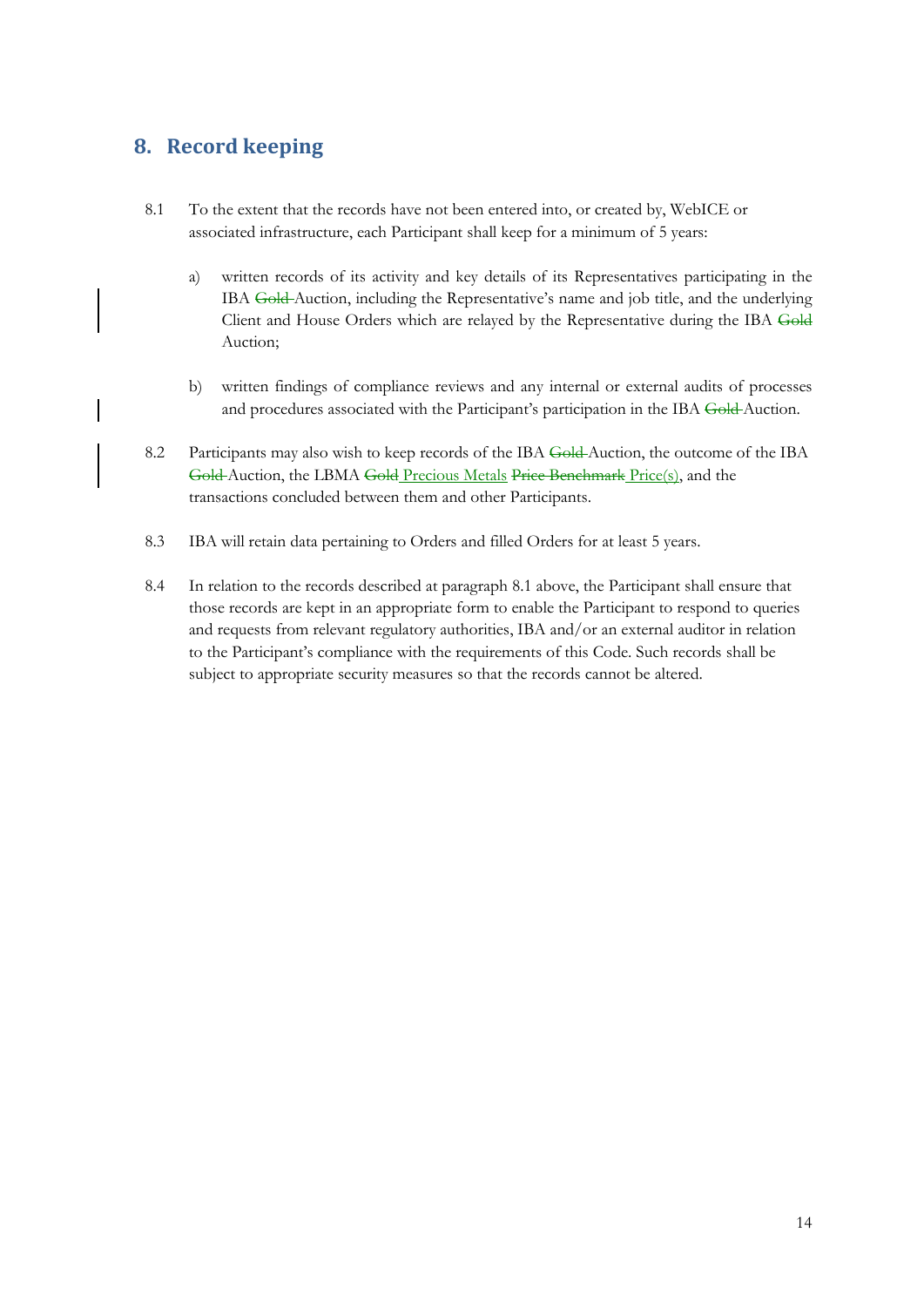# <span id="page-21-0"></span>**9. Compliance and audit**

- 9.1 A Participant shall seek to conduct periodic reviews and/or internal audits of its activity in the IBA Gold Auction, and its control framework in relation to such activity. Reports produced as a result of such reviews and/or audits shall be communicated to appropriately senior managers of the Participant.
- 9.2 Appropriately senior individuals at the Participant shall also be notified of any significant issues and actions to be taken and those individuals shall then consider whether any such issues can and should be reported to IBA so that any lessons learned can be reflected in this Code.
- 9.3 A Participant experiencing difficulty in complying with a provision of this Code shall notify IBA, detailing the reasons and providing details of relevant mitigating organisational controls or processes.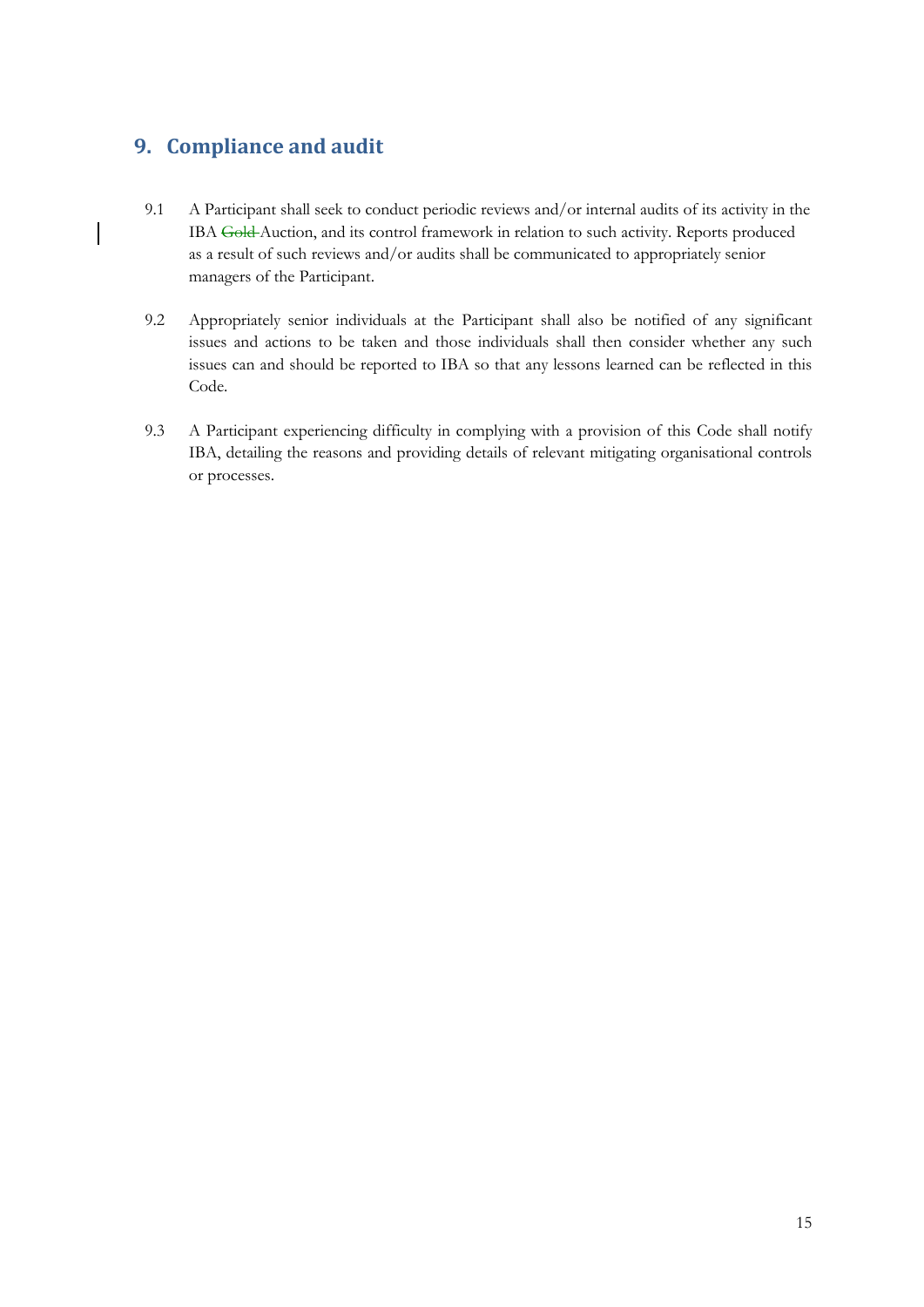## <span id="page-22-0"></span>**10.Breach of the Code**

- 10.1 If IBA has reason to believe that a Participant may have infringed one or more of the sections of this Code, or is likely to do so, IBA will inquire into the facts and circumstances.
- 10.2 If IBA considers that an infringement is likely to occur soon, IBA will discuss with the Participant measures to avoid the infringement.
- 10.3 Where IBA considers that an infringement has occurred, IBA will assess the materiality and severity of the infringement and may take one or more of the following actions:
	- a) issue a private warning to the Participant
	- b) issue an instruction to the Participant to take such remedial action as IBA may specify
	- c) issue a statement to all Participants giving an outline of the circumstances surrounding the infringement, without stating the name of the Participant; the purpose of such a statement being to seek to prevent a similar breach by other Participant(s)
	- d) issue a public warning stating the name of the Participant and giving an outline of the circumstances surrounding the infringement
	- e) inform a competent regulatory body with jurisdiction over the Participant of the infringement
	- f) make a recommendation to the Board that the Participant be excluded from the Auction for a period not exceeding 15 calendar days, and/or
	- g) make a recommendation to the Board that the Participant be excluded.
- 10.4 In assessing the materiality and severity of an infringement, IBA may take into account one or more of the following factors:
	- a) the nature of the incident and its impact
	- b) how, when and by whom the incident was discovered
	- c) any preventative and / or remedial actions taken by the Participant
	- d) any similar infringement by the Participant
	- e) any similar infringement by any other Participant
	- f) any previous infringements by the Participant, and / or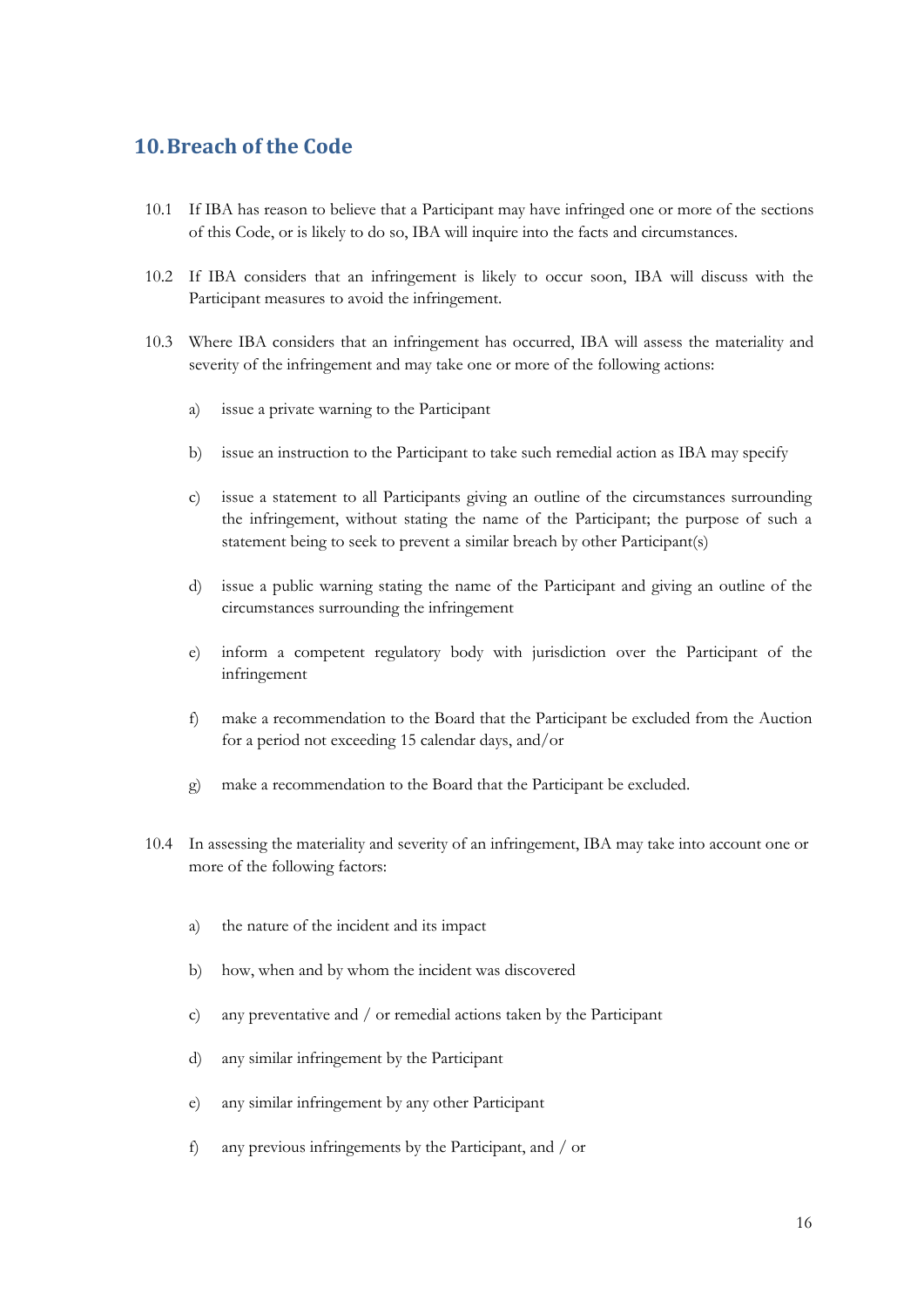g) any statements made by IBA to Participants pursuant to sections 10.3(c) and 10.3(d) of this Code in connection with similar circumstances.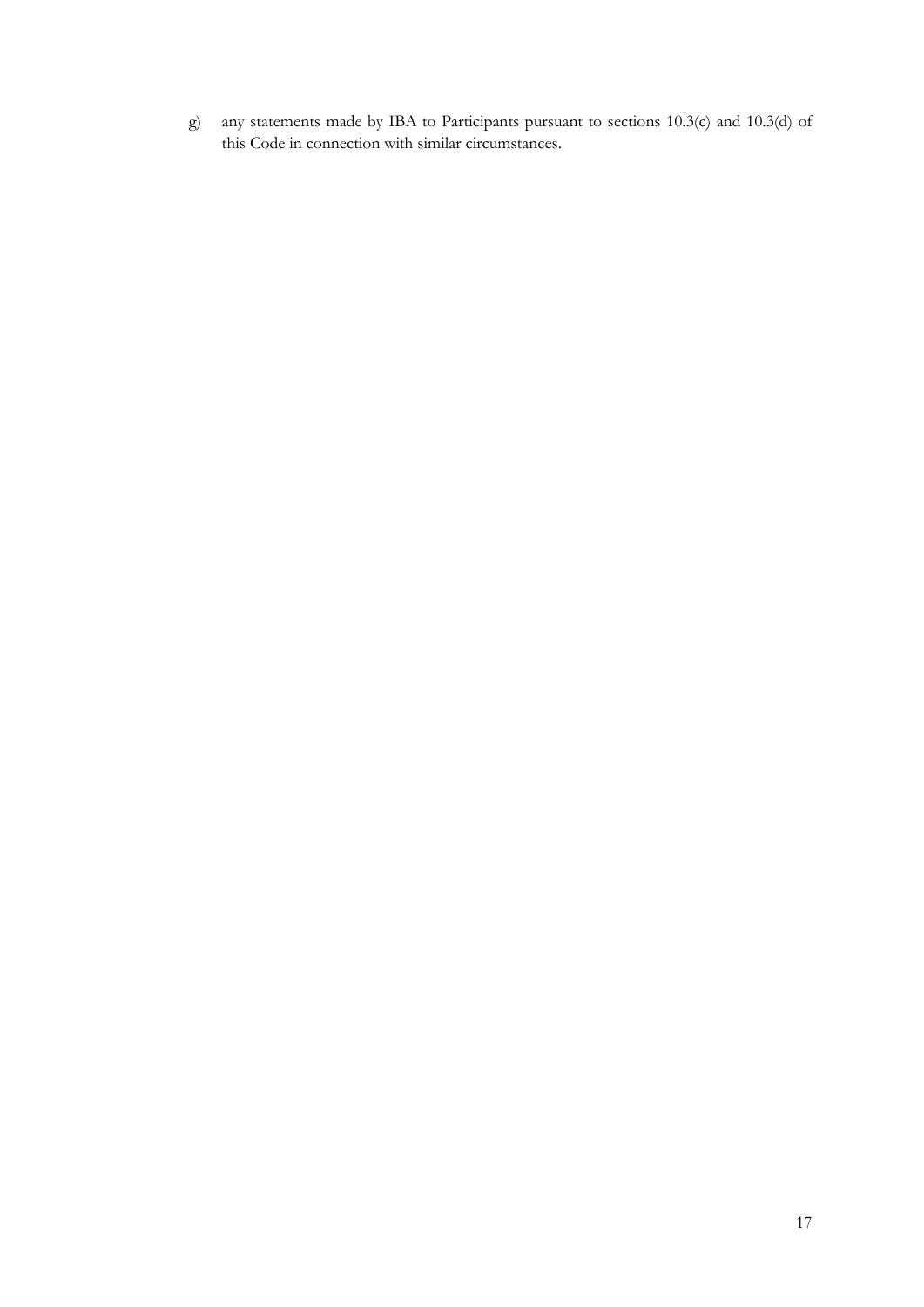## <span id="page-24-0"></span>**11. Appeals**

- 11.1 A Participant may request the Board of IBA to reconsider a decision to:
	- a) impose any conditions or restrictions on its participation,
	- b) take disciplinary action against the Participant, except for those actions set forth in section 11.7 below,
	- c) exclude the Participant from the IBA Gold Auction under sections 10.3 (f) and 10.3 (g).
- 11.2 A Participant may appeal against a decision of the Board to an Appeals Committee appointed by the Board or to an independent mediator, provided that the independent mediator or membership of the committee, as the case may be, is acceptable to both the Participant and IBA.
- 11.3 An appeal shall be conducted in such manner as the independent mediator or Appeals Committee deems appropriate provided that both the Appellant and the Board shall be given reasonable opportunity to make representation regarding the Board's decision.
- 11.4 The independent mediator or Appeals Committee shall notify any award, with the reasons therefore, to the Board and to the Appellant. Within 30 calendar days of the notification of award, the Board shall notify the Appellant of the confirmation or amendment of the decision which was the subject of the appeal.
- 11.5 The grounds of appeal shall be that:
	- a) IBA misdirected itself as to:
		- (i) the issues to be decided;
		- (ii) the impact of the principles of natural justice on its procedures; or
		- (iii) the applicable Code or law; and/or
	- b) the finding was:
		- (i) unreasonable or unsupported by the evidence; or
		- (ii) based on a misinterpretation of the Code or an error of law; and/or
	- c) new evidence is available which could reasonably have led to a different finding, provided that the Participant could not previously have presented the new evidence.
- 11.6 Appeal in respect of a sanction shall be limited to the grounds that the sanctions are excessive or otherwise inappropriate.